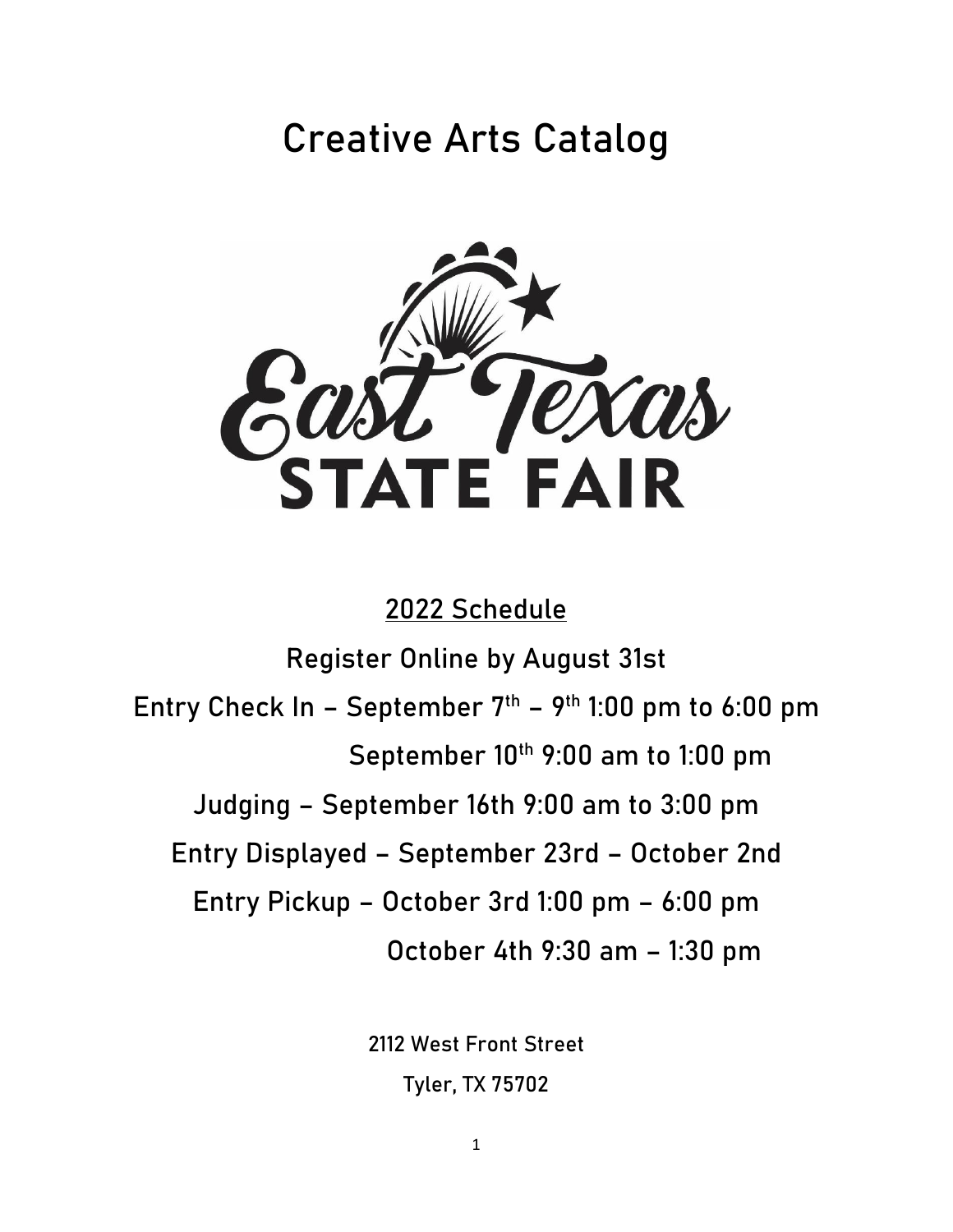# **(903)597-2501 email: [trosenbalm@etstatefair.com](mailto:trosenbalm@etstatefair.com)**

# **[www.etstatefair.com](http://www.etstatefair.com/)**

**Revised July 2022**

# **Table of Contents**

| Rules, Awards, and Premium Information |                                                | Page 3 - 5   |
|----------------------------------------|------------------------------------------------|--------------|
| Department A                           | Canning                                        | Page 6 - 7   |
| Department C                           | <b>Christmas &amp; Holiday</b>                 | Page 8 - 10  |
| Department D                           | <b>Textiles</b>                                | Page 11 - 12 |
| <b>Department E</b>                    | <b>Special Populations</b>                     | Page 13 - 14 |
| Department F                           | Crafts                                         | Page 15 - 18 |
| Department G                           | Art                                            | Page 19 - 22 |
| Department H                           | Quilts                                         | Page 23 - 24 |
| Department I                           | <b>Decorative Accessories</b>                  | Page 25      |
| Department L                           | <b>Collections &amp; Hobbies</b>               | Page 26 - 27 |
| Department N                           | Antiques                                       | Page 28      |
| Department 0                           | This and That (If it doesn't fit in any other) | Page 29      |
| Department Q                           | Crochet                                        | Page 30      |
| Department R                           | <b>Dolls</b>                                   | Page 31      |
| Department S                           | Knitting                                       | Page 32      |
| Department U                           | Infant & Toddler                               | Page 33      |
| Department X                           | Clothing                                       | Page 34      |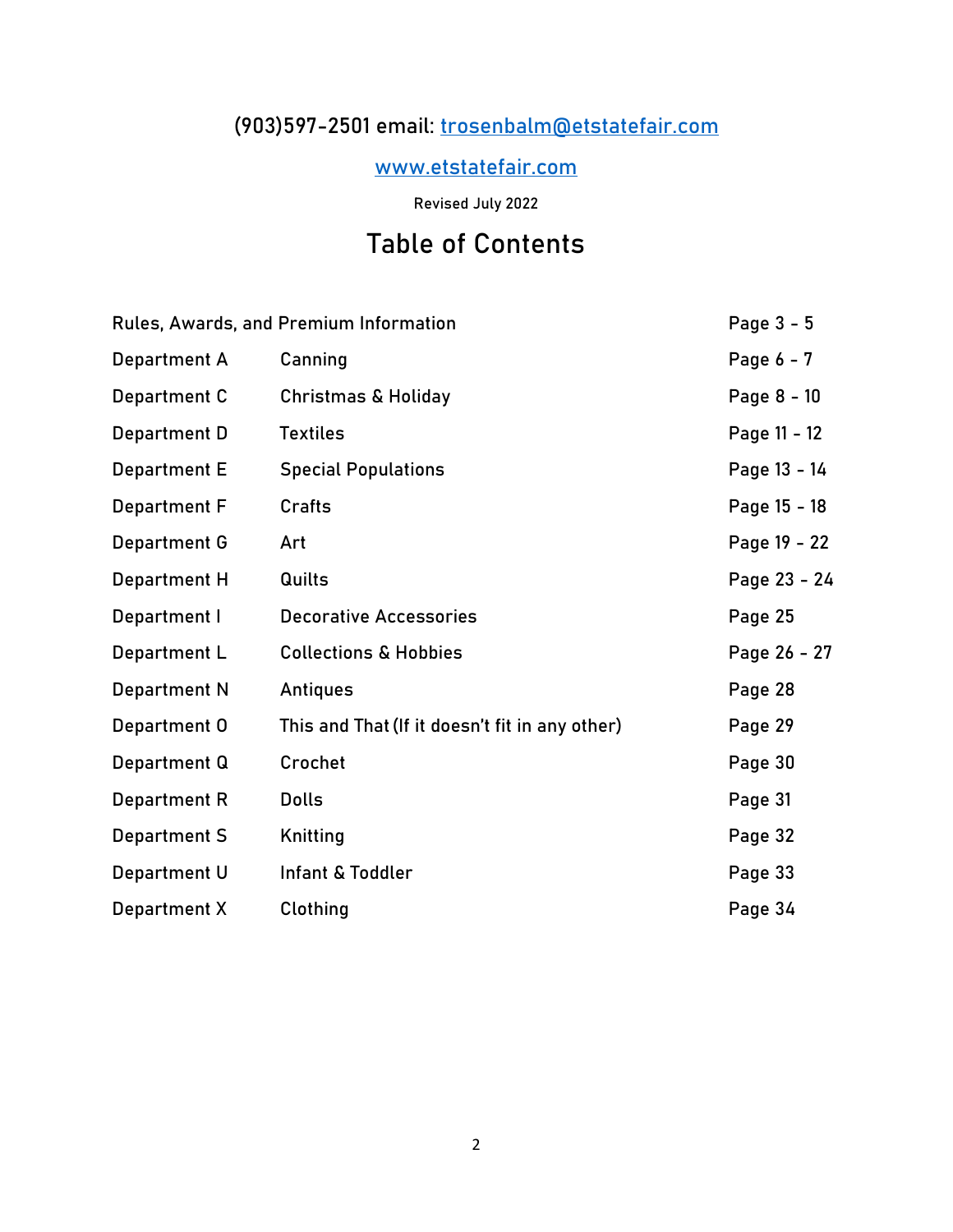# **2022 Creative Arts Procedures and Rules**

**EXHIBITOR REGISTRATION: Online through August 31<sup>st</sup> at [www.etstatefair.com](http://www.etstatefair.com/) or in person** during drop off times.

ENTRIES RECEIVED: September 7<sup>th</sup> – 9th, 1:00-6:00 pm and Saturday, September 10<sup>th</sup> 9:00 a.m.-1:00 p.m.

JUDGING: September 16<sup>th</sup> Results may be viewed after the Fair opens ONLY. No student **volunteers will be allowed on judging day.** 

**ENTRY RELEASE:**

Monday, October  $3<sup>rd</sup>$  1:00 - 6:00 p.m. in Building A

Tuesday, October 4 th 9:30 a.m. – 1:30 p.m. in Building A

All entries not claimed by October 5<sup>th</sup>, 2022, will be disposed of at the discretion of the East Texas State Fair.

**DIVISION CODES:** All Division Codes will follow the format below. See Department page for specifics.

DIVISION A – Adult 18+ and out of high school

DIVISION AB – Adult Beginner (first time or less than 3 years' experience, see Department)

DIVISION AI – Adult Intermediate (4 to 8 years' experience, Department G – Art only)

DIVISION AE – Adult Experienced (More than 4-8 years' experience, see Department)

DIVISION AS – Adult Skilled (skilled craft, teacher, or professional)

DIVISION AG – Adult Group

DIVISION YA – Youth ages 4 and Under

DIVISION YB – Youth ages 5 - 9 years

DIVISION YC – Youth ages 10 – 13 years

DIVISION YD – Youth ages 14 – 17 years or still in high school

DIVISION YE – Youth ages 13 and Under

DIVISION Y – Youth ages 17 and Under or still in high school (or First Time Canner for Department A, Canning)

DIVISION YG – Youth Group Project

DIVISION FG – Family Group Project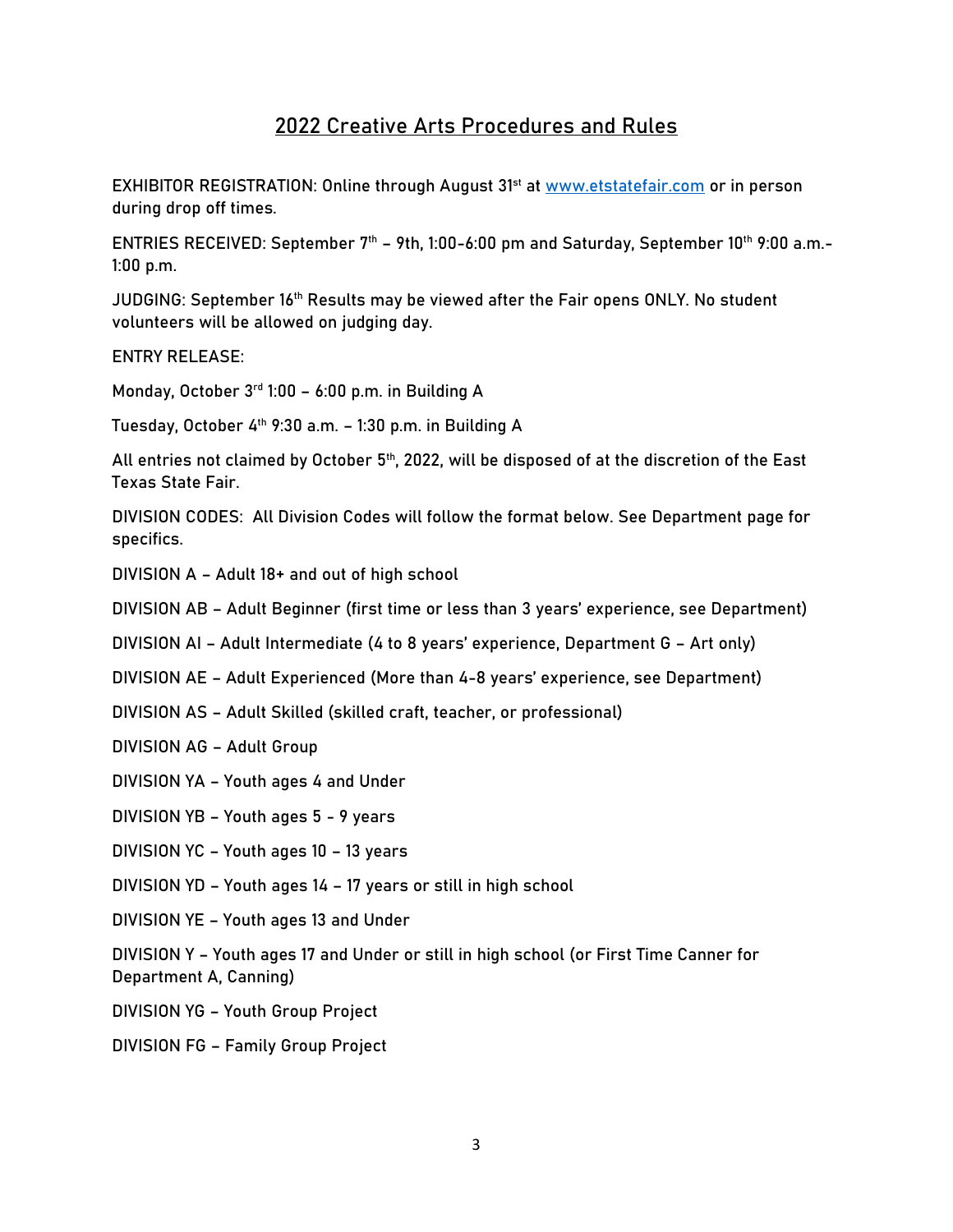#### **PREMIUMS**

Premiums are paid September  $27<sup>th</sup>$  – September 31st 10:00 a.m. to 1:00 p.m. in the Fair Office and October 3rd & 4<sup>th</sup> 9:30 a.m. to 4:30 p.m. in Building A.

If premiums are not picked up by October 4<sup>th</sup> at 4:30 they are forfeited.

# **Children, Youth & Special Populations Premiums**

1 st Place - \$3.00 4 points 2<sup>nd</sup> Place - \$2.00 3 points 3 rd Place - \$1.00 2 points Honorable Mention 1 point

Division TriColor \$5.00 1 point

TriColor is not awarded if there are no other entries in that Division.

Premier Exhibitor for each age Division 5 years and older \$10.00

Group entries will not receive points and premiums will be split between exhibitors in group.

# **Adult Premiums**

Division TriColors - \$20.00 (Not awarded if there are no other entries in the Division)

Premier Exhibitors - \$25.00 (Teachers, Professionals and Groups are not eligible)

Premier Exhibitor will be made up of the Top Five Exhibitors in the Creative Arts Show.

Premier Exhibitor Points (Group projects are not included in points.)

1st Place – 4 points

2<sup>nd</sup> Place - 3 points

3 rd Place – 2 points

Honorable Mention – 1 point

Division TriColor – 1 point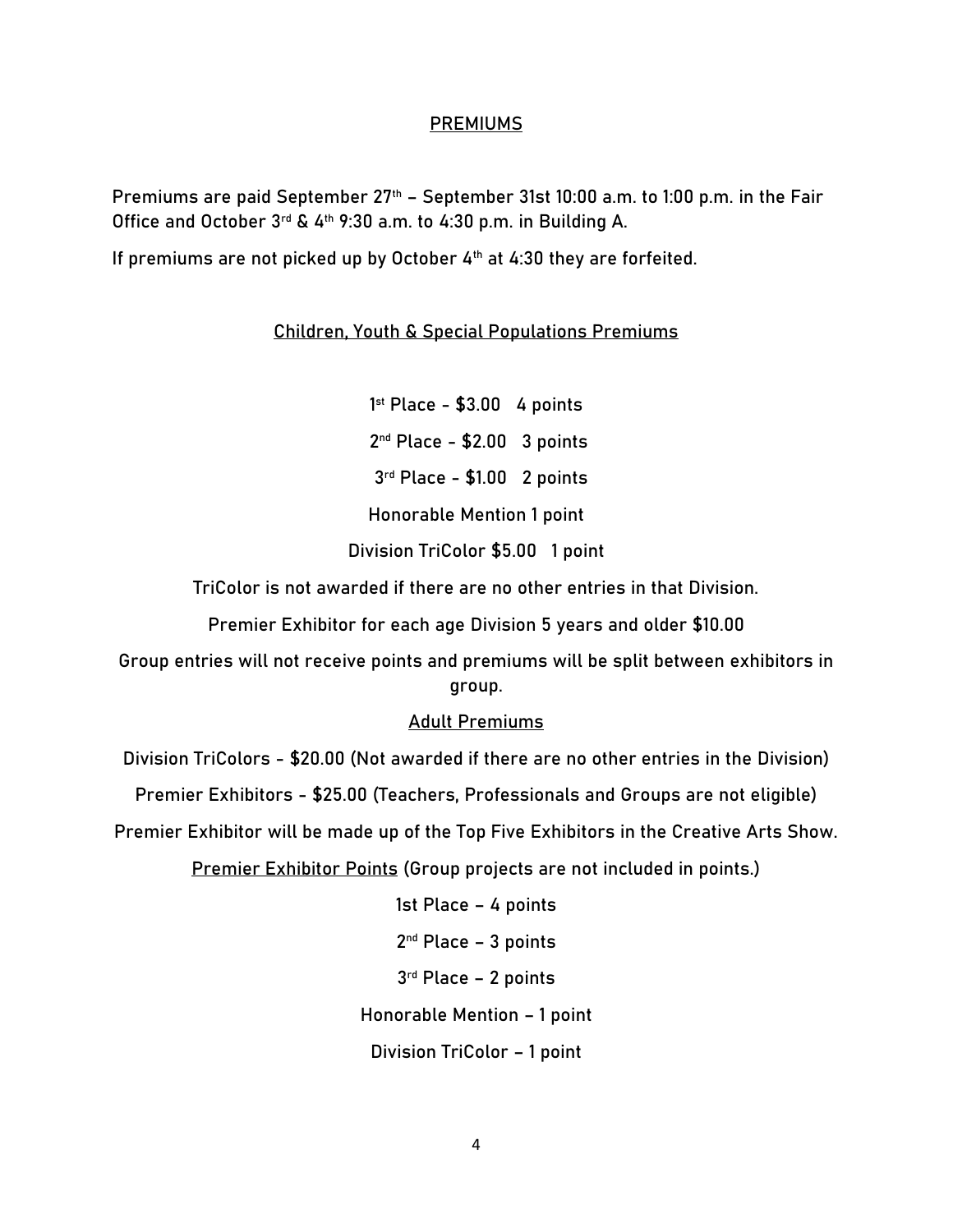# **RULES AND REGULATIONS**

- 1. Every care will be taken of entries, but the East Texas State Fair is not responsible for entries.
- 2. Items will not be accepted that are distasteful, suggestive, offensive or controversial.
- 3. Disqualification of an item will be decided upon by the Executive Creative Arts Committee, but the East Texas State Fair Staff has the final decision.

2022 Executive Creative Arts Committee:

Penny Hunter – Chairman, Harriett Lane, Sherry Spencer, Standlee Spencer,

Katie Brohard, Laura Hisel

- 4. **Entries will only be accepted on the dates designated for take in days and times** unless a large group has setup an appointment for special drop day or time.
- 5. All entries except for antiques and collections must have been completed within the last two years (except for canning) and may not have been previously entered in the East Texas State Fair.
- 6. Entry must be the work of the person named as Exhibitor.
- 7. Exhibitors entering entries in the Children or Youth Sections must meet age specifications.
- 8. Any entry that has been previously exhibited for competition during any East Texas State Fair will not be accepted.
- 9. Each exhibitor is permitted unlimited entries in each class, except in the Canning Department A. In the Canning Department only two jars per exhibitor are allowed in each class with exception of the Miscellaneous classes. In the Miscellaneous classes, an exhibitor may submit four entries.
- 10. When a Miscellaneous Class is offered, any items must be those that do not have a class available and should not be duplicates of items entered in other classes or departments.
- 11. The place awarded to any item is at the discretion of the judges for that Department. (A blue ribbon does not have to be awarded to a single entry.)
- 12. An entry must be an article entirely finished.
- 13. All pictures must be framed and wired for hanging with no Saw Tooth hangers. No glass allowed in frames. Items not properly wired or framed may be disqualified to show.
- 14. All home improvement articles, such as quilts, rugs, etc.…, and all clothing must be clean. An article that is soiled, show wear or is unfit for exhibition will not be accepted.
- 15. Exhibitors may not remove their entries until the designated release days.
- 16. Entries can only be obtained by presenting the claim check to the Creative Arts Coordinators in Building A on designated release days.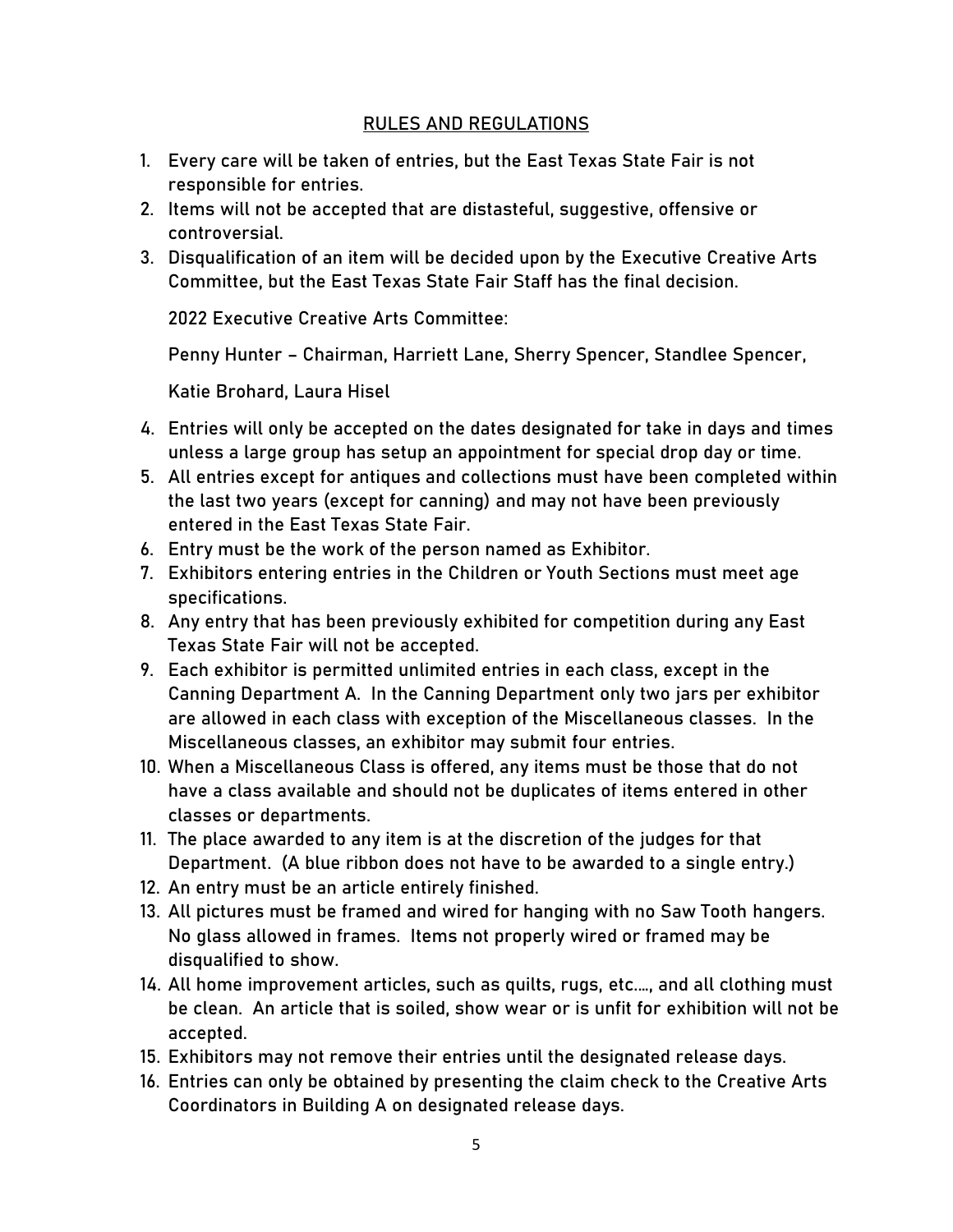# **DEPARTMENT A CANNING GUIDELINES FOR CANNED FOOD**

- 1. Canned items will be in standard **CLEAR** glass jars, such as Mason, Ball, and Kerr jars.
- **2.** Canned items must have **been canned October 2021 or later by the exhibitor submitting the entry.**
- **3.** Canned food is NOT opened and tasted.
- **4.** There will be no more than two jars per exhibitor in each class, except Miscellaneous classes. In Miscellaneous classes, an exhibitor may submit four entries.
- **5.** Vegetables, Fruits, Juices, Meats, and Sauces may be canned in quarts and pints.
- **6.** Jams, Jellies, Pickles, Relishes, and Butters may be canned in quarts, pints, 1/2 pints, or jelly jars.
- **7.** All items submitted should be canned using appropriate methods of canning.
- **8.** There must be no rusted lids. Entries with rusted lids will be disqualified.
- **9.** All "screw rings" (rims) must be removed before entering.
- **10.** Based on recommended canning guidelines, ¼ inch head space should be allowed for juices, jellies, jams, pickles and relishes. Low acid foods such as vegetables and meats require 1 inch of head space. High acid foods, tomatoes and fruits, need ½ inch of head space and must be below the liquid.
- **11.** All jars must be clean on the outside.
- **12.** Jars with popped lids or open lids will not be accepted. All lids must be sealed closed.
- **13.** No warm jars will be accepted.
- **14.** Each jar entered should have the following information **TAPED TO THE BOTTOM OF JAR.**
	- a. Name of Item
	- b. Method of Food Preservation
	- c. Date Preserved
	- d. Year's of Experience

# Example:

Peaches, Hot Pack, boiling water canner, 20 minutes, July 13, 2021, First Time Canner.

15. No personal names will be allowed on the jars.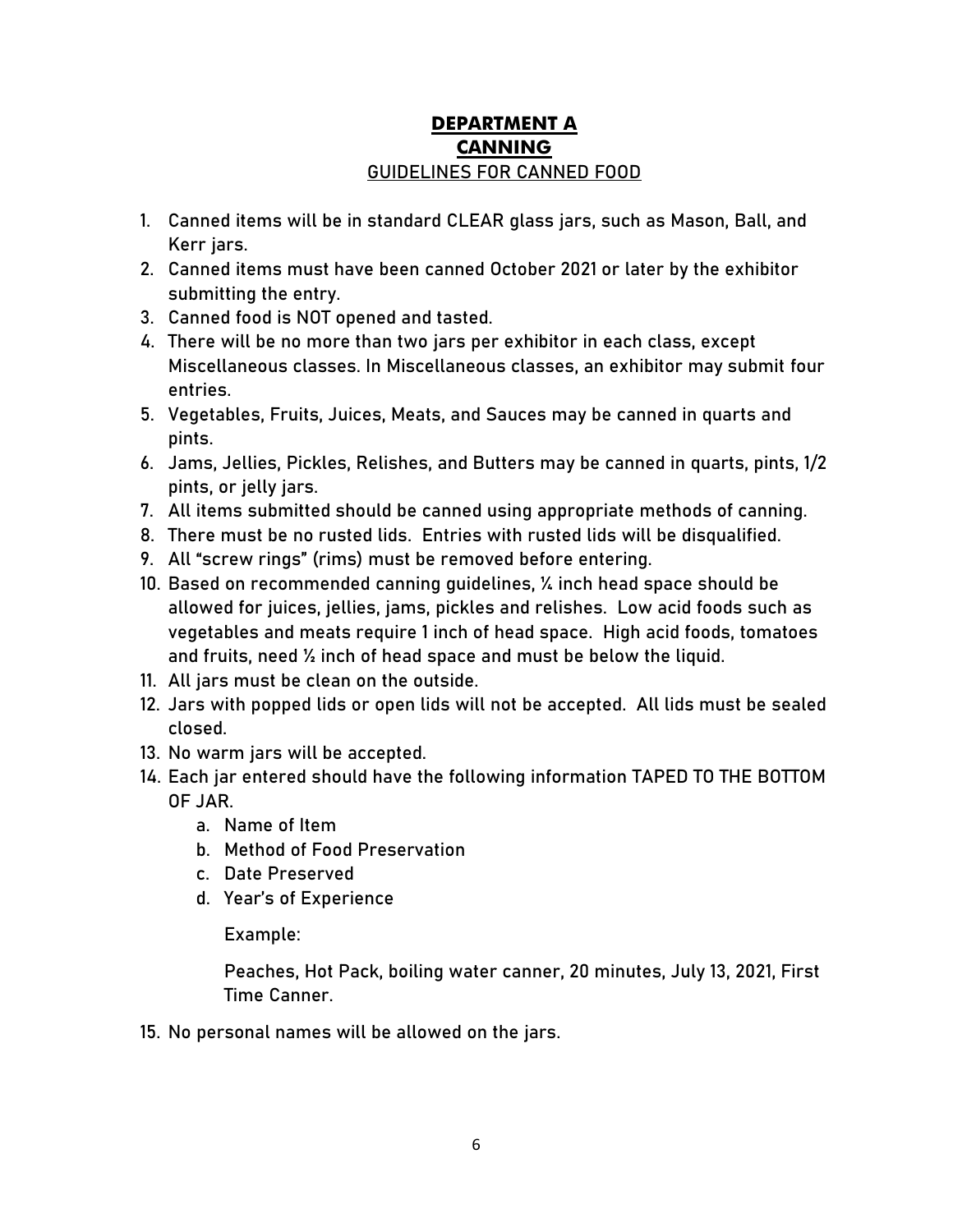#### **CANNED FOODS**

#### **READ ALL RULES LISTED IN THE GUIDELINES FOR CANNED FOOD BEFORE ENTERING!**

**DIVISION AB: ADULT 18+ First Time Canner**

**DIVISION AE: ADULT 18+ Experienced**

**DIVISION Y: YOUTH 10 to 17 or Still in High School**

#### **VEGETABLES**

#### **PICKLES**

- 1. Beets
- 2. Carrots
- 3. Chili Peppers
- 4. Corn
- 5. Green Beans
- 6. Green, any kind
- 7. Kraut
- 8. Potatoes
- 9. Okra
- 10. Peas
- 11. Pinto Beans
- 12. Sweet Potatoes
- 13. Tomatoes, Stewed
- 14. Wax (Yellow) Beans
- 15. Squash
- 
- 16. Vegetable Soup, no meat
- 17. Miscellaneous, Vegetables

#### **FRUITS**

- 18. Apples
- 19. Berries
- 20. Fig
- 21. Peaches
- 22. Pears
- 23. Plums
- 24. Miscellaneous. Fruit
- 25. Beets, pickled 26. Cucumber, Bread & Butter or Sweet
- 27. Cucumber, Dill
- 28. Green Tomato
- 29. Okra, pickled
- 30. Peppers, pickled
- 31. Miscellaneous, pickled

#### **RELISHES**

- 32. Chow Chow
- 33. Miscellaneous, Relishes
	- **MEATS**
- 34. Vegetable Soup, with meat
- 35. Miscellaneous, Meat

#### **JUICES**

36. Miscellaneous, Juices

#### **SAUCES/SALSA**

- 37. Apple Sauce
- 38. Tomato
- Sauce/Catsup 39. Miscellaneous
	- Sauce
- 40. Miscellaneous, Salsa
- 
- 41. Apple Jelly
- 42. Blackberry Jelly
- 43. Grape Jelly
- 44. Muscadine Jelly
- 45. Peach Jelly
- 46. Pepper Jelly
- 47. Plum Jelly
- 48. Miscellaneous, Jelly

#### **JAMS**

- 49. Blackberry Jam
- 50. Muscadine Jam
- 51. Peach Jam
- 52. Strawberry Jam
- 53. Miscellaneous Jam

#### **PRESERVES**

- 54. Fig Preserves
- 55. Peach Preserves
- 56. Pear Preserves 57. Strawberry
- Preserves
- 58. Watermelon Rind Preserves
- 59. Miscellaneous Preserves

### **MISCELLANEOUS**

- 60. Fruit Butter
- 61. Fruit Honey or Syrup
- 62. Miscellaneous **Mincemeats**

#### **JELLIES**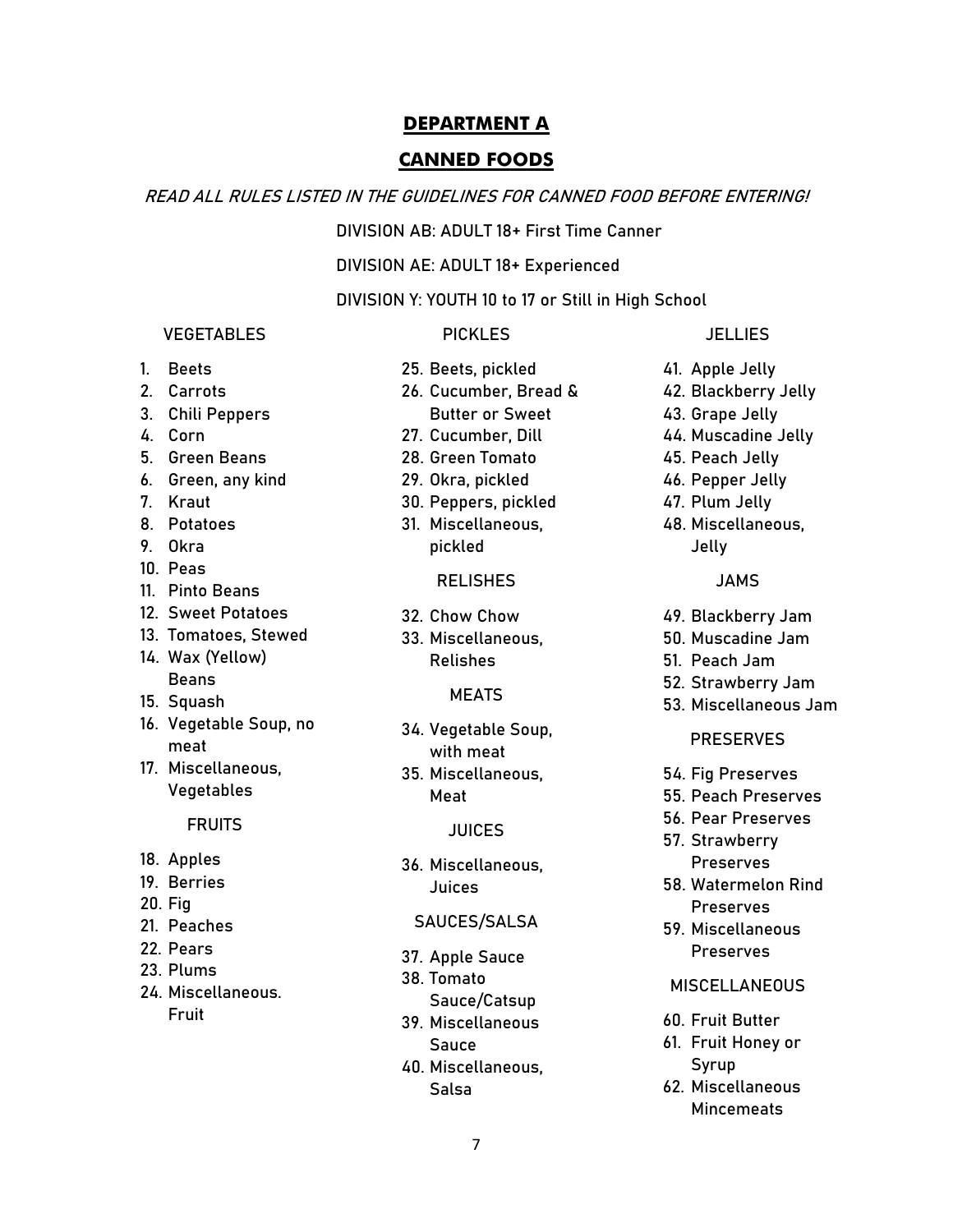# **CHRISTMAS AND HOLIDAY CORNER, ADULT**

#### **DIVISION A: ADULT 18+**

#### **DIVISION AG: ADULT GROUP**

# **CHRISTMAS DÉCOR ORNAMENTS**

- 1. Ornament Original, handmade
- 2. Ornament Purchased & Decorated

# **CHRISTMAS STOCKINGS & TREE SKIRTS**

- 3. Stocking made from felt/fabric – Handmade
- 4. Stocking with Cross Stitching
- 5. Tree Skirt, original design, not to exceed 36"

#### **CHRISTMAS WREATH & FLORAL**

- 6. Wreath, handmade from natural materials
- 7. Wreath, fabric or decorated wreath form
- 8. Christmas Floral Arrangement

#### **CHRISTMAS INDOOR DÉCOR**

- 9. Indoor Garland
- 10. Indoor Hanging
- 11. Handmade **Figurines**
- 12. Handmade Nativity Scene, no larger than 18"x12" and not taller than 17"
- 13. Kitchen Decoration
- 14. Mantle Decorations
- 15. Pillow, handmade
- 16. Quilt, hand-quilted
- 17. Table Decoration
- 18. Miscellaneous, Christmas Indoor décor

#### **HOLIDAY SYMBOLS**

- 19. Angels, any material
- 20. Santa, any material
- 21. Other Symbol, other material

# **OUTDOOR CHRISTMAS DÉCOR**

- 22. Hand-crafted from metal
- 23. Hand-crafted from wood
- 24. Hand-crafted from other material

#### **CHRISTMAS APPAREL**

- 25. Apron
- 26. Decorated shirt or T-shirt
- 27. Original handmade item
- 28. Jewelry
- **CHRISTMAS DÉCOR FROM KITS (JUDGED ON WORKMANSHIP)**
	- 29. Stocking from Kit or Purchased and Decorated
	- 30. Tree Skirt, made from kit
	- 31. Outdoor Item
	- 32. Indoor Decoration
	- 33. Miscellaneous, **Decoration**

# **CHRISTMAS DECORATIVE COLLECTIONS**

- 34. Collectibles, any collection accumulated by exhibitor
- 35. Holiday collection, 10 pieces or less, hand made
- 36. Miniature tree, decorated with theme, 3' or smaller
- 37. Miniature Village, 15 pieces or less, hand painted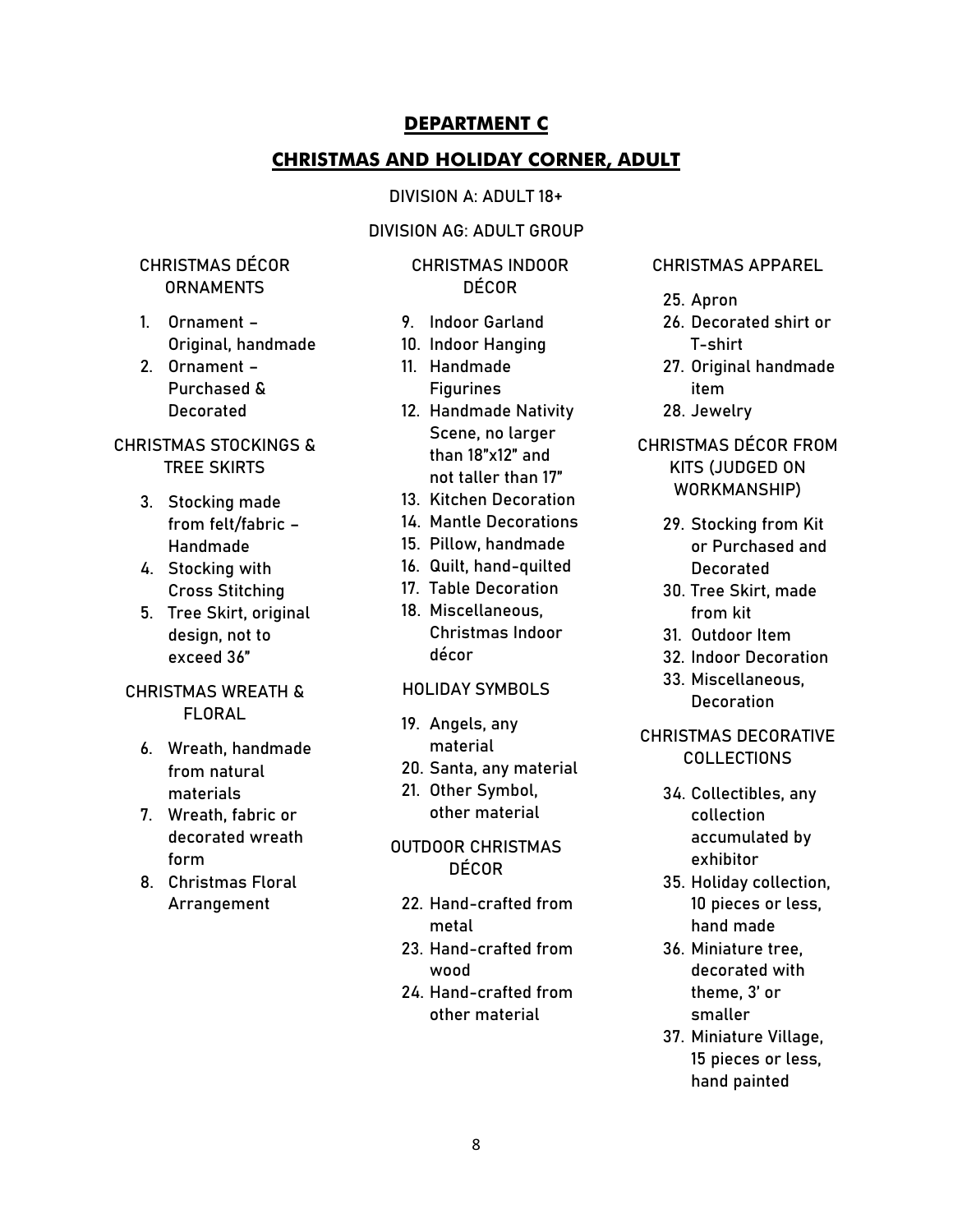# **OTHER HOLIDAY DÉCOR INDOOR DÉCOR**

- 38. Chanukah Decoration
- 39. Easter Decoration
- 40. Halloween **Decoration**
- 41. Kwanza Decoration
- 42. Thanksgiving **Decoration**
- 43. Patriotic **Decoration**
- 44. Miscellaneous, holiday indoor

# **OTHER OUTDOOR HOLIDAY DÉCOR FROM WOOD**

- 45. Easter Decoration
- 46. Halloween **Decoration**
- 47. Kwanza Decoration
- 48. Thanksgiving **Decoration**
- 49. Patriotic **Decoration**
- 50. Miscellaneous, outdoor wood décor

# **OTHER OUTDOOR HOLIDAY DÉCOR FROM METAL**

- 51. Easter Decoration
- 52. Halloween **Decoration**
- 53. Thanksgiving **Decoration**
- 54. Kwanza Decoration
- 55. Patriotic **Decoration**
- 56. Miscellaneous, outdoor metal décor

# **OTHER WREATHS & FLORAL**

- 57. Floral Arrangement, any holiday other than Christmas
- 58. Wreaths, any holiday other than Christmas

### **OTHER HOLIDAY APPAREL (NON-CHRISTMAS)**

- 59. Apron
- 60. Decorated Shirt or T-shirt
- 61. Original handmade item
- 62. Jewelry

# **OTHER HOLIDAY NEEDLEWORK**

- 63. Crochet Item
- 64. Knitted Item
- 65. Cross Stitch Item
- 66. Hand Embroidery
- 67. Machine **Embroidery**

#### **HOLIDAY GROUP CRAFTS**

- 68. Group Christmas **Quilt**
- 69. Group Other Holiday Quilt
- 70. Miscellaneous, Group Item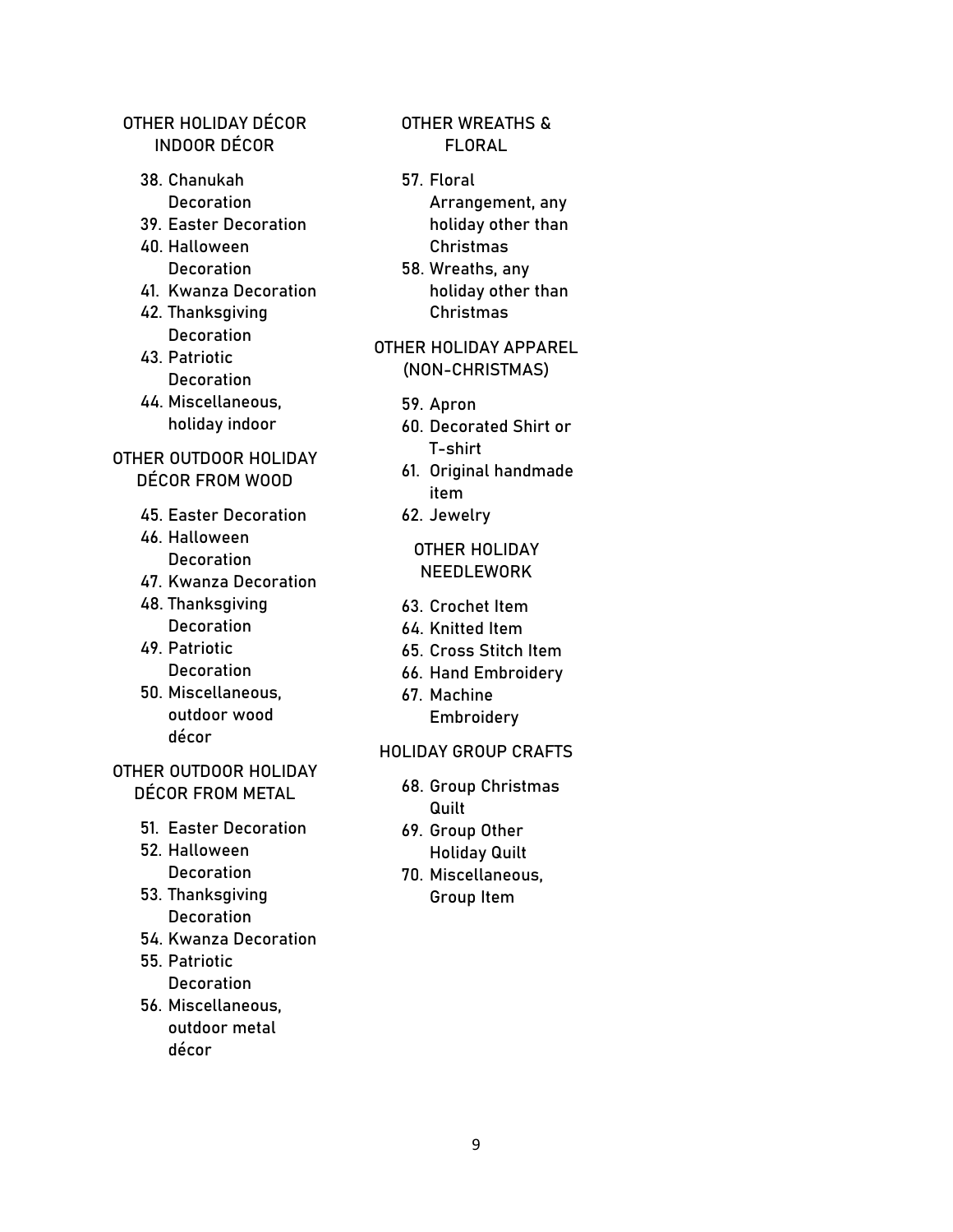# **DEPARTMENT C CHRISTMAS AND HOLIDAY CORNER, YOUTH**

**DIVISION YA: YOUTH 4 & UNDER DIVISION YB: YOUTH 5 TO 9 DIVISION YG: YOUTH GROUP**

**DIVISION YC: YOUTH 10 TO 13 YEARS OLD DIVISION YD: 14 TO 17 or Still in High School**

## **CHRISTMAS DECORATIONS**

- 1. Tree Skirt, decorated premade tree skirt
- 2. Ornament or Tree Decoration – Original, handcrafted from raw materials
- 3. Ornament or Tree Decoration – Hand-crafted from a kit
- 4. Other Ornament or Tree Decoration
- 5. Stocking, handmade and decorated
- 6. Stocking, purchased and decorated
- 7. Small Christmas Tree made from paper, cardboard, or other similar material
- 8. Small Christmas Tree made from nature items
- 9. Miniature Tree, decorated with

theme, 3' or smaller

- 10. Wreath
- 11. Christmas Collections
- 12. Miscellaneous, Christmas **Decoration**

**OTHER HOLIDAY DECORATIONS (NO CHRISTMAS ITEMS)**

- 13. Wreath, any holiday
- 14. Indoor Decoration, any holiday
- 15. Outdoor Decoration, any holiday
- 16. Pillow, decorated
- 17. Quilt, any holiday
- 18. Other Holiday Collection, including Holiday Villages, must fit in an 18x12" space
- 19. Miscellaneous Holiday Décor

#### **HOLIDAY NEEDLEWORK**

- 20. Apron, handmade
- 21. Apron, pre-made and decorated
- 22. Decorated shirt or T-shirt
- 23. Any other handmade item
- 24. Cross Stitch Item
- 25. Embroidery Item 26. Miscellaneous, Holiday Needlework

## **OTHER HOLIDAY APPAREL**

- 27. Jewelry
- 28. Hair Accessory
- 29. Other Apparel

#### **GROUP ENTRIES**

- 30. Tree Skirt, premade, then decorated by group
- 31. Miniature Tree, any holiday, decorated with theme, 3' or smaller
- 32. Wall Hanging, any Holiday
- 33. Miscellaneous Indoor Decoration
- 34. Miscellaneous Outdoor Decoration
- 35. Quilt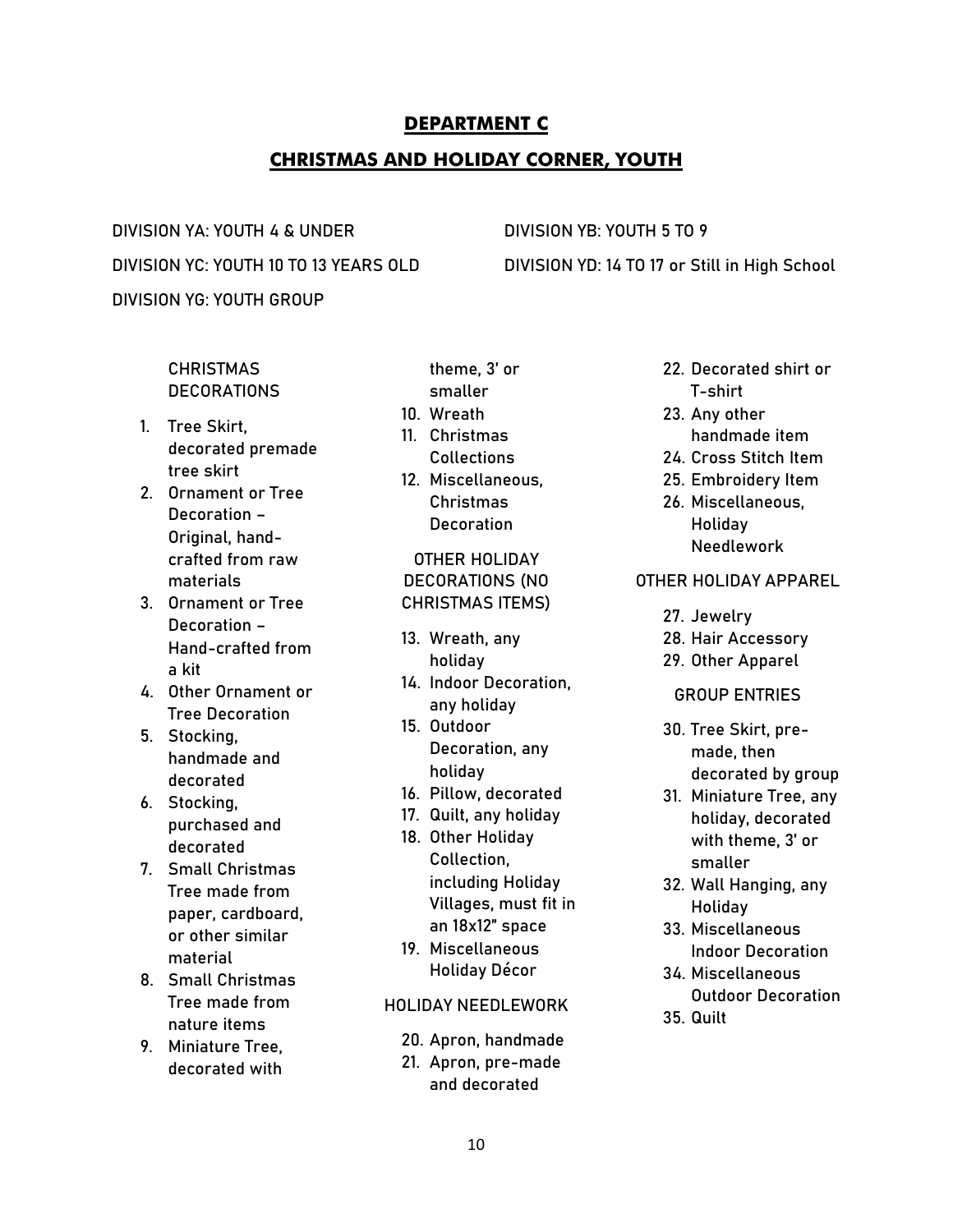# **TEXTILES, ADULT**

#### **DIVISION A: ADULT 18+**

#### **HAND EMBROIDERY**

- 1. Picture, original design
- 2. Any Apparel Item
- 3. Any Decorative Item
- 4. Any Item from a Kit

#### **MACHINE EMBROIDERY**

- 5. Picture, original design
- 6. Any Apparel Item
- 7. Any Decorative Item
- 8. Any Item from a Kit

#### **CROSS STITCH**

- 9. Picture, original design
- 10. Picture, from Kit
- 11. Any Apparel Item
- 12. Any Decorative Item

#### **CROSS STITCH, 16 COUNT & UP**

- 13. Picture, original design
- 14. Picture, from Kit
- 15. Sampler
- 16. Any Appeal Item
- 17. Any Decorative Item

#### **CROSS STITCH, 14 COUNT & UNDER**

- 18. Picture, original design
- 19. Picture, from Kit
- 20. Sampler
- 21. Any Appeal Item
- 22. Any Decorative Item

#### **APPLIQUE**

- 23. Any Apparel Item
- 24. Any Decorative Item

### **CUT WORK**

- 25. Any Apparel Item
- 26. Any Decorative Item

#### **CREWEL**

- 27. Any Apparel Item
- 28. Any Decorative Item

#### **BEAD & SEQUIN**

- 29. Original Design
- 30. Any Apparel Item
- 31. Any Decorative Item

#### **NEEDLEPOINT**

- 32. Original Design
- 33. Tapestry or Rug
- 34. Other Decorative item
- 35. Accessory (purse, bag, etc.)
- 36. Needlepoint Kit

#### **PETITPOINT**

- 37. Picture
- 38. Tapestry or Rug
- 39. Other Decorative Item
- 40. Accessory (purse, bag, etc.)

#### **NEEDLEWORK**

41. Miscellaneous Needlework

#### **TEXTILE WEAVING**

- 42. Hot Pad or Potholder
- 43. Loom Piece
- 44. Loom Piece as garment
- 45. Rug, woven
- 46. Yarn, homespun
- 47. Miscellaneous Weaving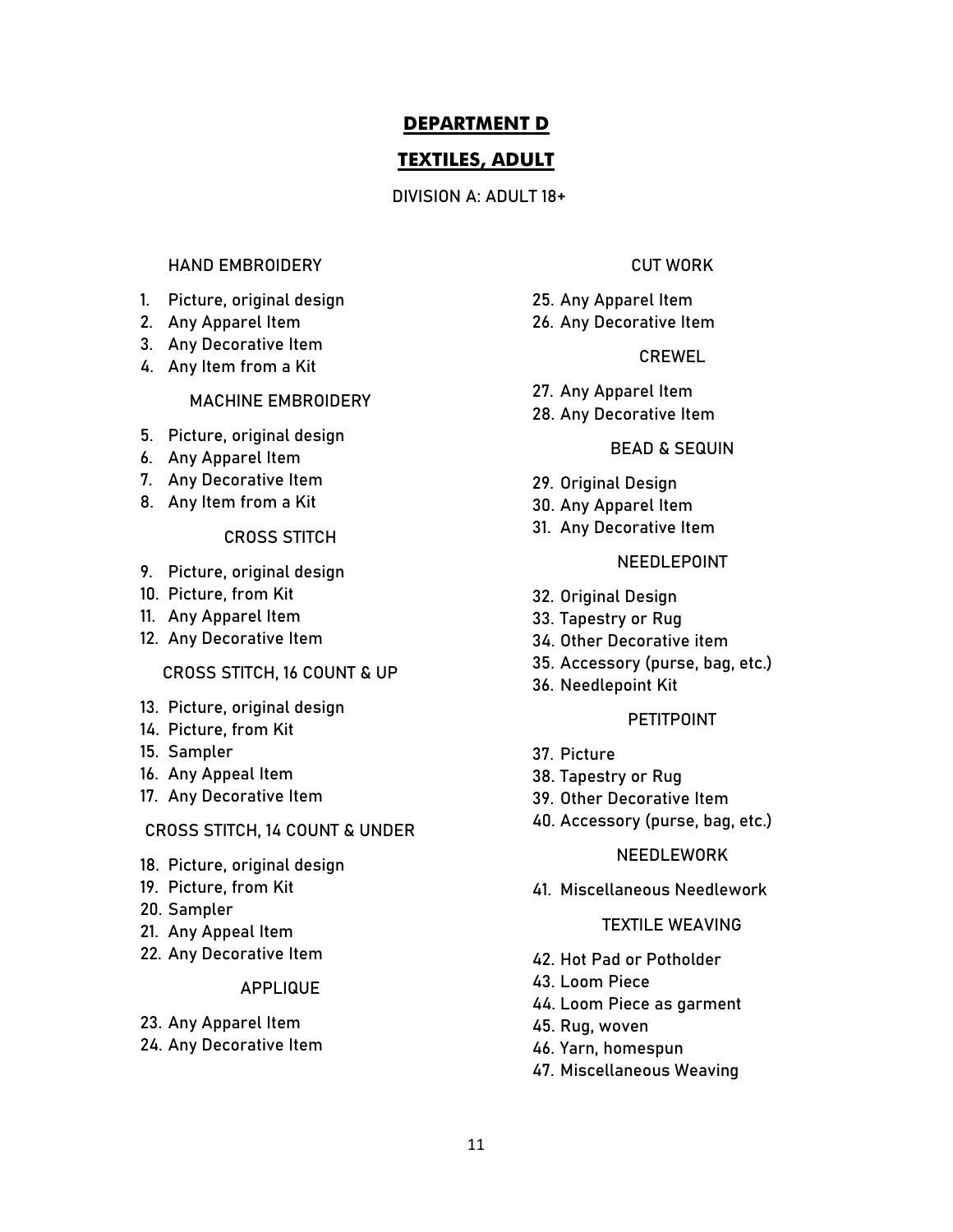# **TEXTILES, YOUTH**

**DIVISION YD: 14 TO 17 or Still in High School DIVISION YE: 13 & UNDER**

#### **YOUTH TEXTILE CLASSES**

- 1. Embroidery, any item
- 2. Cross Stitch, any item
- 3. Applique, any item
- 4. Crewel, any item
- 5. Needlepoint, any item
- 6. Batik, any item
- 7. Textile Weaving, any item
- 8. Other Textile Needlework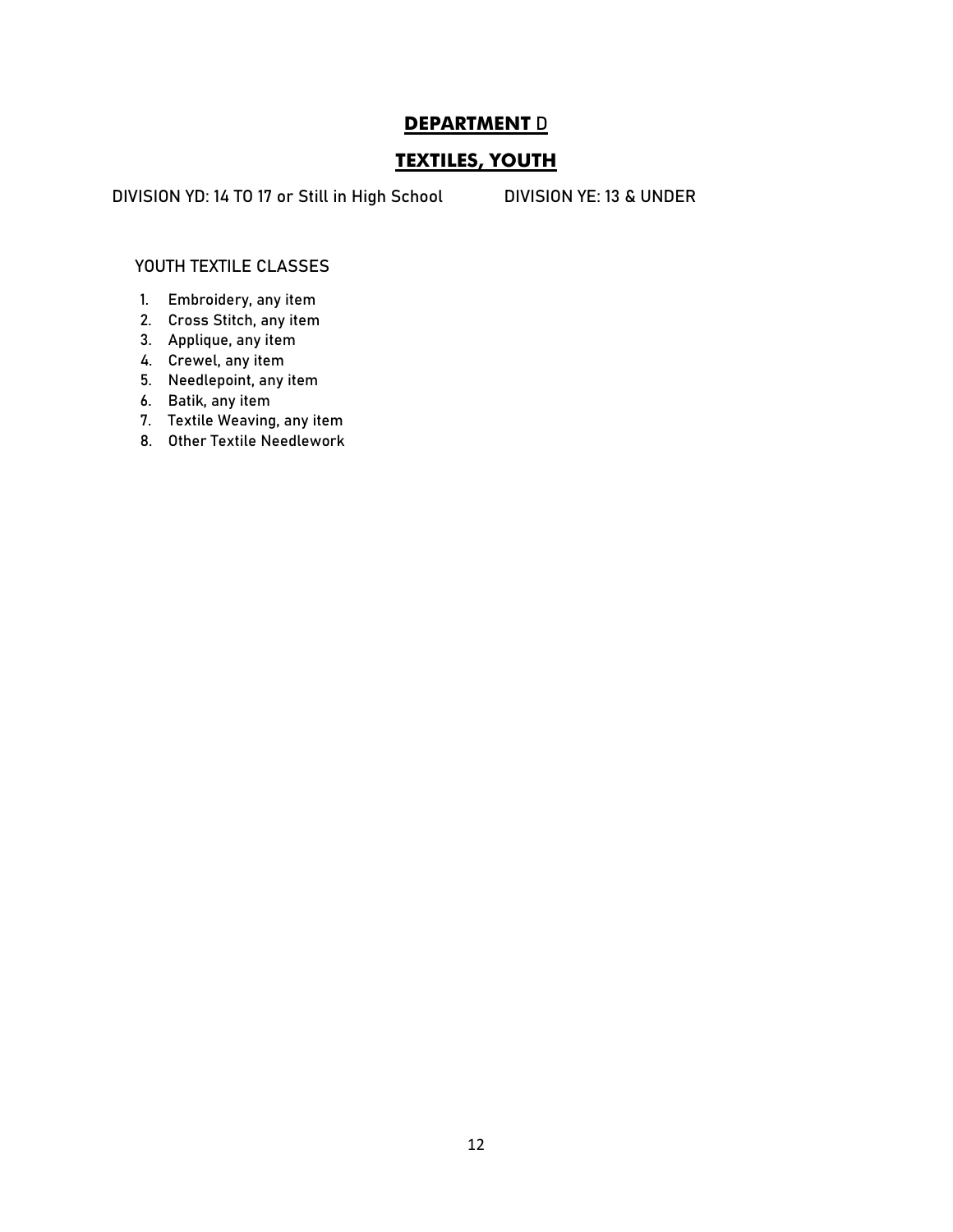# **DEPARTMENT E SPECIAL POPULATIONS, ADULT**

**DIVISION A: ADULT 18+ DIVISION AR: ADULT 18+ nursing home residents**

**DIVISION AG: ADULT GROUP DIVISION YC : 10 TO 13** 

**DIVISION YD: 14 TO 17 or Still in High School**

#### **HOLIDAY DECORATIONS**

- 1. Christmas Ornament
- 2. Christmas Decoration
- 3. Decoration for Holiday other than Christmas

## **TEXTILES**

- 4. Embroidery
- 5. Cross Stitch
- 6. Applique
- 7. Bead or Sequin Work
- 8. Latch Hook Project

#### **CRAFTS**

- 9. Jewelry
- 10. Metal Craft
- 11. Paper Craft
- 12. Plaster Item
- 13. String Art
- 14. Styrofoam Craft
- 15. Weaving
- 16. Miscellaneous Craft

#### **ART**

- 17. Acrylic Painting
- 18. Crayon Drawing
- 19. Mixed Medium
- 20. Oil Painting
- 21. Pastel Painting
- 22. Pen Drawing
- 23. Pencil Drawing
- 24. Tempera Painting
- 25. Watercolor Painting
- 26. Collage
- 27. Colored Pencil

#### **SPECIALTY HOBBIES**

- 28. Hand-quilted Item
- 29. Ceramic Item
- 30. Clay Sculpture
- 31. Collection
- 32. Crocheted Item
- 33. Knitted Item
- 34. Pottery
- 35. Jewelry
- 36. Miscellaneous Specialty Item

#### **GROUP ENTRIES**

- 37. Group Christmas Decoration
- 38. Group Other Holiday Decoration
- 39. Group Art
- 40. Group Craft
- 41. Group Quilt
- 42. Group Miscellaneous Item



All framed artwork, paintings, needlework, etc. must be framed and ready to hang with wire attached UNLESS it is artwork done on a wrapped canvas board. Use eye screws that can be found at framing, hardware, and craft stores to attach the wire. Work which is not correctly wired for hanging is unsafe for display, as other types of hanging mechanisms will not fit securely on the hooks used in hanging or will pull loose, causing the work to fall and break. Please avoid using heavy or ornate frames. Hot glue, duct tape, or any other type of glue or tape should NOT be used to secure the wire for hanging. See examples above.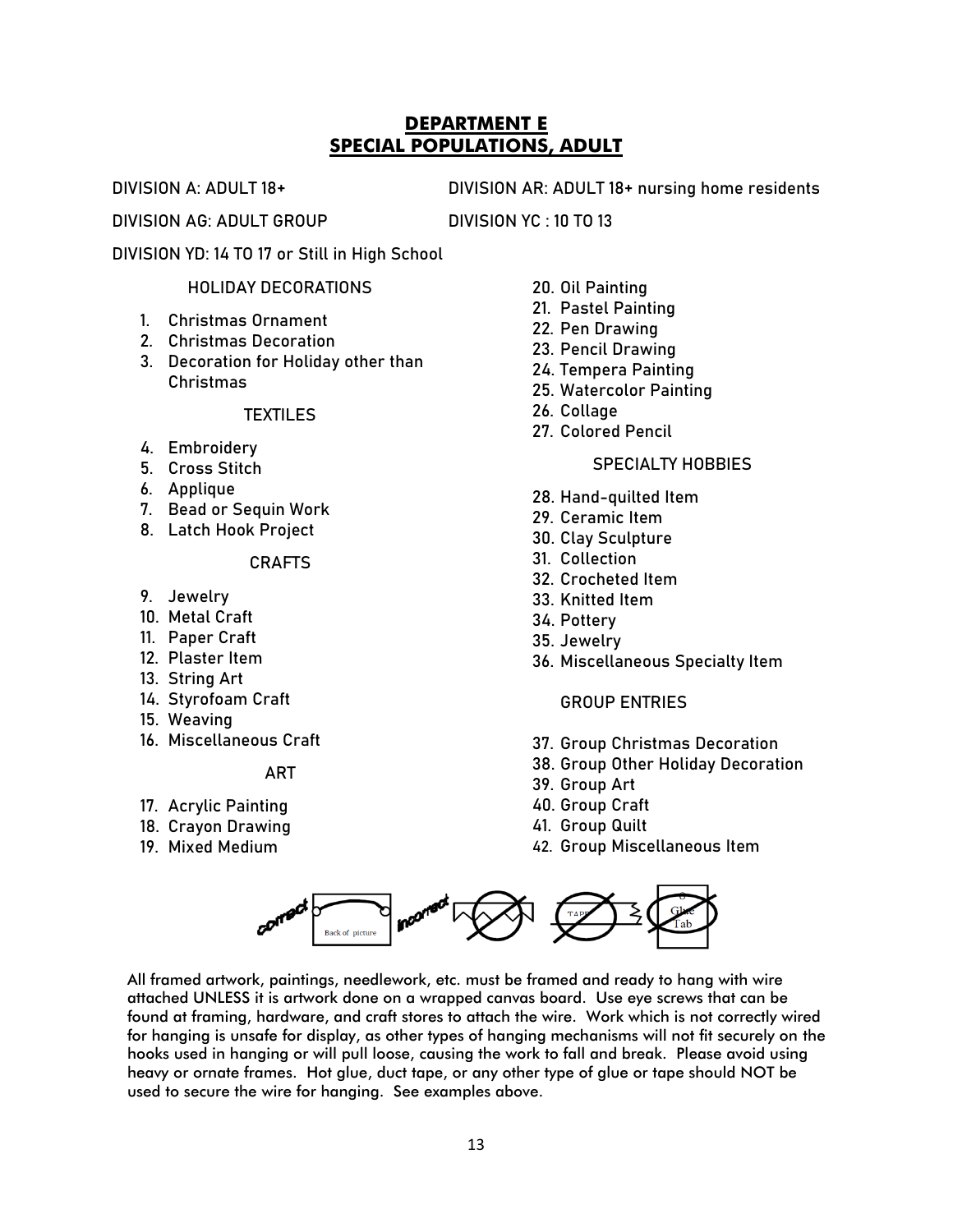# **DEPARTMENT E SPECIAL POPULATIONS, YOUTH**

**DIVISION YA: 4 & UNDER DIVISION YB: 5 TO 9 DIVISION YG: YOUTH GROUP**

#### **CRAFTS**

- 1. Holiday Decoration
- 2. Clay or Play Dough Craft
- 3. Craft Stick Craft
- 4. Lego or Building Block Design
- 5. Paper Craft
- 6. Plaster Craft
- 7. String Art
- 8. Weaving
- 9. Collection
- 10. Miscellaneous Craft

## **ART**

- 11. Freehand Painting
- 12. Handprint Art
- 13. Sponge Painting
- 14. String Painting
- 15. Thumb or Fingerprint art
- 16. Collage
- 17. Crayon Drawing
- 18. Pen or Pencil Drawing
- 19. Tempera Painting
- 20. Watercolor marker drawing

#### **GROUP ENTRIES**

- 21. Group Christmas Decoration
- 22. Group Other Holiday Decoration
- 23. Group Art
- 24. Group Craft
- 25. Group Quilt
- 26. Group Miscellaneous Item



All framed artwork, paintings, needlework, etc. must be framed and ready to hang with wire attached UNLESS it is artwork done on a wrapped canvas board. Use eye screws that can be found at framing, hardware, and craft stores to attach the wire. Work which is not correctly wired for hanging is unsafe for display, as other types of hanging mechanisms will not fit securely on the hooks used in hanging or will pull loose, causing the work to fall and break. Please avoid using heavy or ornate frames. Hot glue, duct tape, or any other type of glue or tape should NOT be used to secure the wire for hanging. See examples above.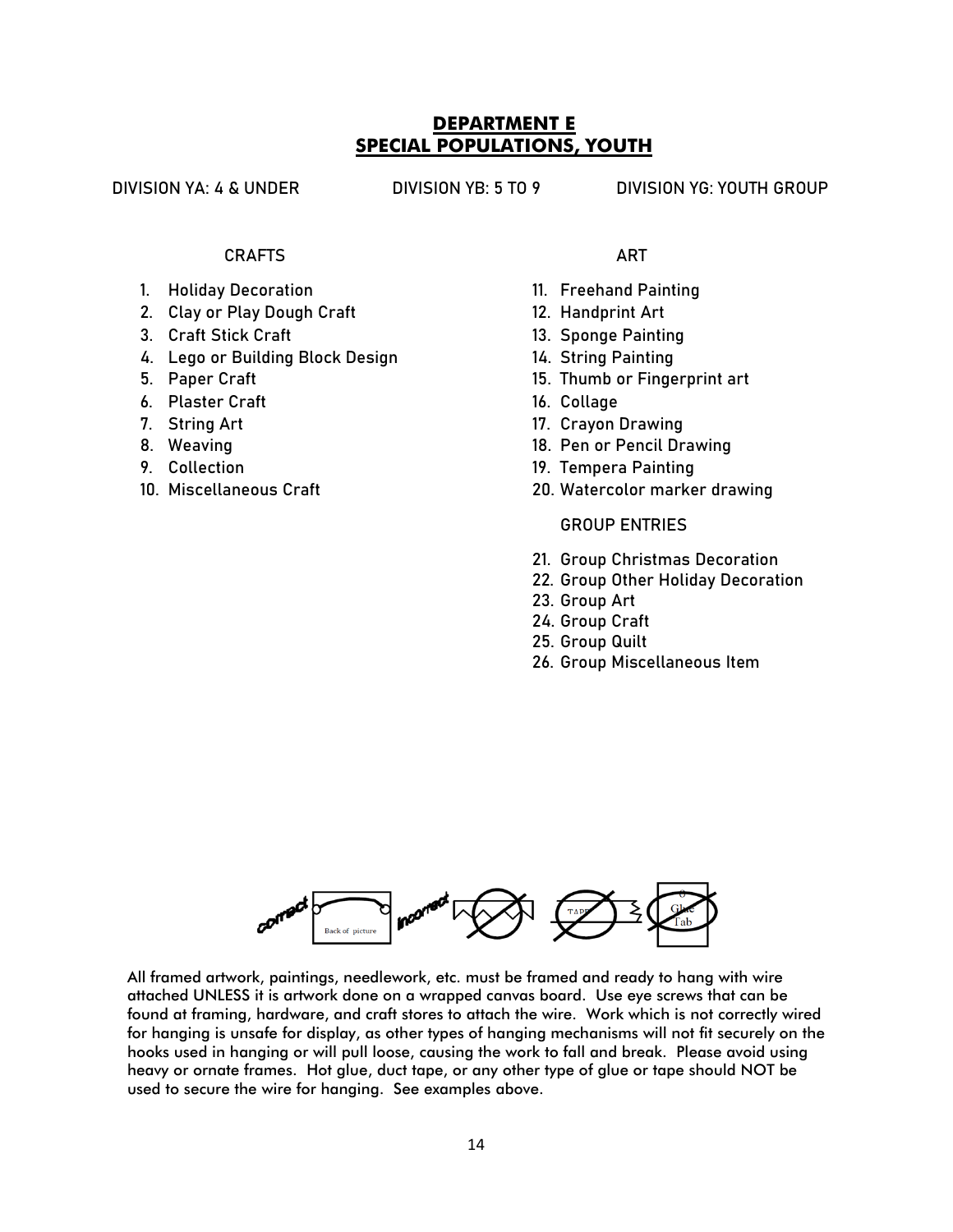# **CRAFTS, ADULT**

**DIVISION A: ADULT 18+ GENERAL CRAFT**

- 1. Bead Designs
- 2. Card, handmade cutouts or appliqué design
- 3. Card, handmade stamped
- 4. Clay Art
- 5. Collage
- 6. Corsages & Mums
- 7. Craft Pictures, any materials
- 8. Decorated Gourds
- 9. Decorated Rocks
- 10. Decoupage
- 11. Fabric Painting, any item not clothing
- 12. Glass Art
- 13. Handmade Candles
- 14. Handmade Soft Body Doll, over 12"
- 15. Handmade Soft Body Doll, under 12"
- 16. Handmade Stuffed Toys other than Dolls
- 17. American Indian & Southwestern
- Articles, other than Leather and Pottery
- 18. Macramé
- 19. Match or Toothpick Art
- 20. Mop Head Dolls
- 21. Origami
- 22. Paper Craft, Cutwork design
- 23. Paper Craft, decorative item made from paper
- 24. Paper Mache
- 25. Legos
- 26. Plaster Craft
- 27. Plastic Models
- 28. Purses, other than Fabric or Leather
- 29. Quilling
- 30. Recycled Items
- 31. Scrapbook Album
- 32. Scrapbook Page
- 33. Scrapbook Digitally Designed
- 34. Shadow Box
- 35. Shell Art
- 36. Soap, homemade
- 37. Diamond Painting
- 38. Wedding Accessories, Handmade
- 39. Wedding, Decorated Purchased Items
- 40. Yard Decoration, other than Holiday
- 41. 3D Printed Items
- 42. Miscellaneous General Craft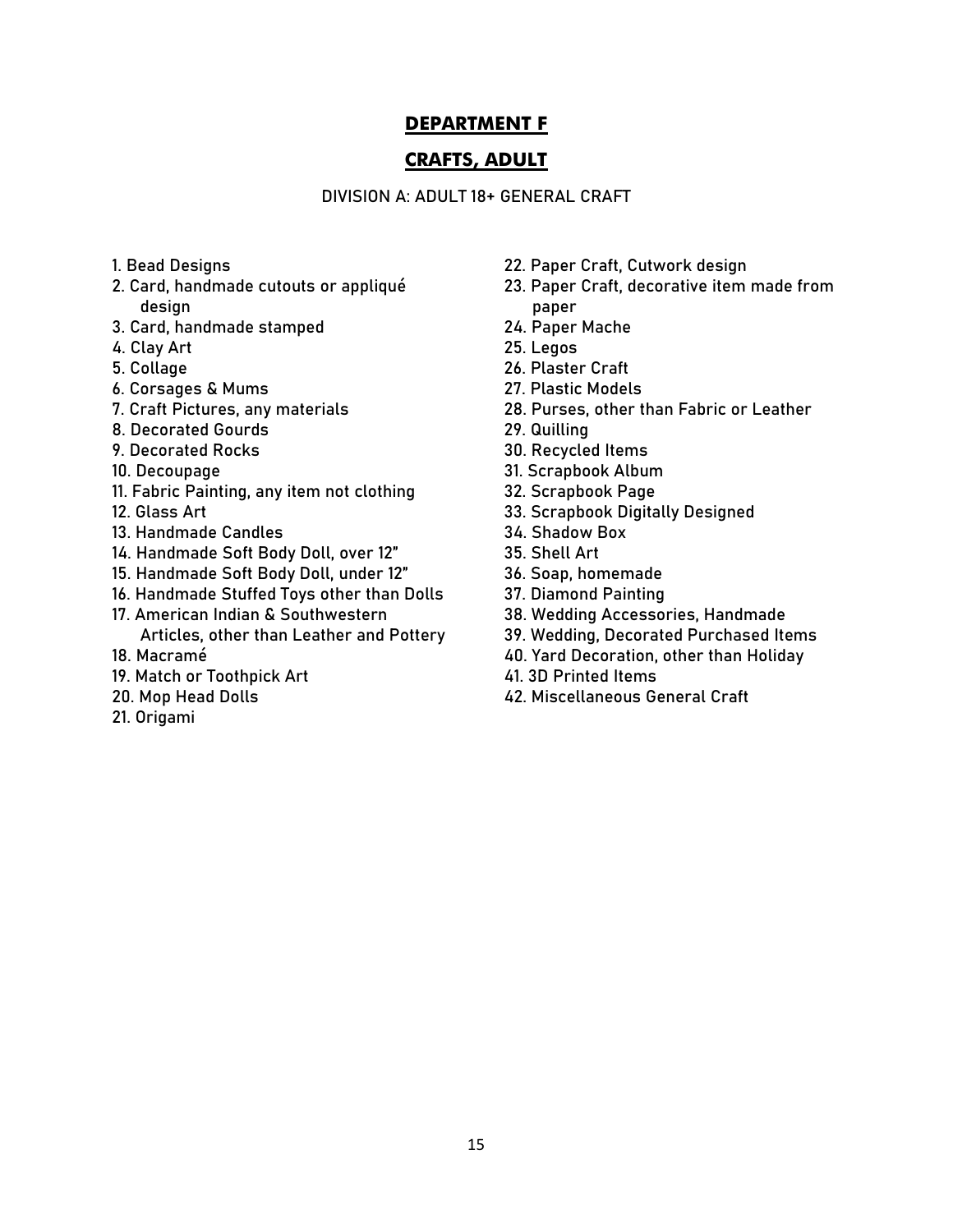# **CRAFTS, ADULT**

#### **DIVISION AS: ADULT 18+ SKILLED CRAFT**

# **WOOD CRAFTS**

- 1. Bird Houses & Feeders
- 2. Clocks
- 3. Doll Furniture from Kits
- 4. Doll Furniture, entirely handmade
- 5. Doll Houses from Kits
- 6. Doll Houses, Handmade
- 7. Furniture
- 8. Picture Frame, constructed
- 9. Planter
- 10. Wood burning item
- 11. Miscellaneous Wood Craft Item

#### **WOODWORKING**

- 12. Carving
- 13. Inlay, Lamination, Intarsia (any kind)
- 14. Scroll Work
- 15. Turning
- 16. Toys
- 17. Miscellaneous Woodworking Item

#### **JEWELRY**

- 18. Beaded Jewelry
- 19. Hair Decorations
- 20. Jewelry Sets, 2 pieces or more
- 21. Lapidary Jewelry item (rough stones polished for use)
- 22. Wire Jewelry, any item
- 23. Any other Jewelry Item
- 24. Hand Painted China Jewelry

#### **LEATHER WORK**

- 25. Any Large Leather Work Item
- 26. Belts, Coin Purses, or any Small Item
- 27. Purses
- 28. Miscellaneous Leather Work Item

#### **MISCELLANEOUS SKILLED CRAFT**

- 29. Any Ceramic Piece
- 30. Any Pottery Item
- 31. Metal work sculpture
- 32. Metal Work Item, other than Jewelry or sculpture
- 33. Handmade Lamp, any materials
- 34. Handmade Basket Weaving Item
- 35. Lapidary Item other than Jewelry
- 36. Stained Glass, any item
- 37. Trunk, restored
- 38. Miscellaneous Skilled Craft Item

#### **HAND PAINTED CHINA**

- 39. Design Treatments
- 40. Design
- 41. Specialty Pieces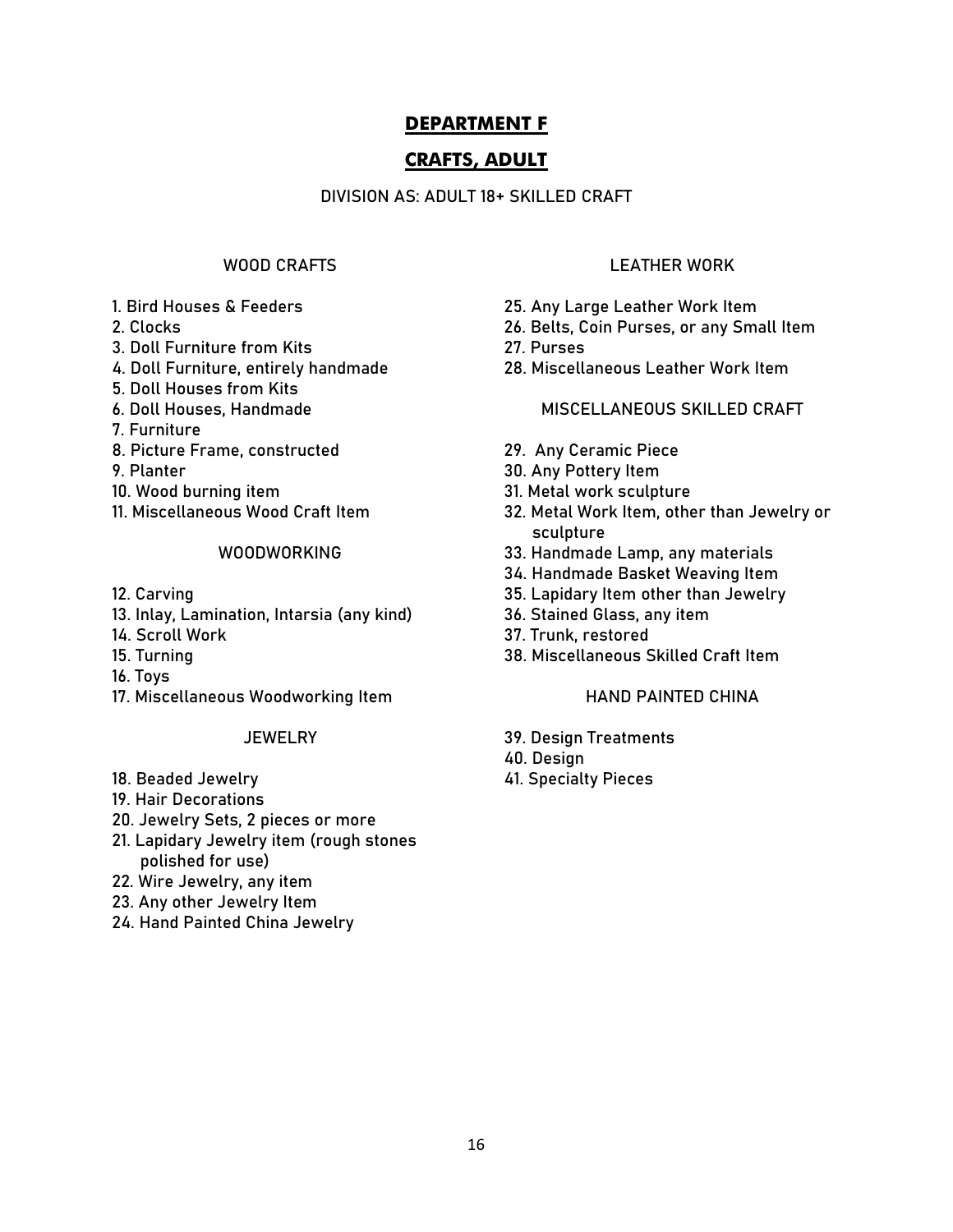# **CRAFTS, YOUTH**

**DIVISION YA: 4 & UNDER DIVISION YB: 5 TO 9 DIVISION YC: 10 TO 13** 

**DIVISION YD: 14 TO 17 or Still in High School**

**There is no limit on the number of entries per exhibitor. Any items made with food MUST be shellacked or painted. School Group entries will not be eligible for the Tri-Color Ribbon.**

## **GENERAL CRAFTS**

- 1. Assembled Transportation Item other than Lego creations
- 2. Beadwork Design
- 3. Book Marker
- 4. Building Block Creation, other than Lego blocks
- 5. Building Block Lego Creation (from Lego design plans)
- 6. Building Block Lego Creation (Original Design)
- 7. Clay or Play-dough Creation, not fired ceramic piece
- 8. Craft Picture
- 9. Craft Stick Craft
- 10. Diorama (Scene, 3-D Model) 18" x 24" maximum size
- 11. Fun Foam Craft
- 12. Diamond Painting
- 13. Hand-Painted Item, Other
- 14. Magnet Decoration
- 15. Mobile
- 16. Models (animals, etc.), handmade
- 17. Mosaic
- 18. Nature Craft (shells, seeds, etc.)
- 19. Paper Card, handmade
- 20. Paper Craft
- 21. Paper Mache Craft
- 22. Plaster Craft
- 23. Quilling
- 24. Recycled Creation
- 25. Sand Art
- 26. Scrapbook, complete
- 27. Scrapbook Page
- 28. Scrapbook Digitally Designed
- 29. Stained Glass Imitation
- 30. String Art
- 31. 3D Printed Item
- 32. Miscellaneous General Craft

## **SKILLED CRAFTS**

33. American Indian Craft other than Leather or Pottery 34. Ceramic Item, glazed & fired 35. Doll, Handmade Limber 36. Doll, Handmade Stand-up 37. Dollhouse, handcrafted 38. Dollhouse, made from kit 39. Doll furniture, handmade 40. Dollhouse miniature furniture, handmade 41. Dollhouse miniature furniture made from kit 42. Jewelry 43. Leather Craft 44. Metal Craft 45. Pottery Item 46. Sculpture, Clay 47. Sculpture, Other 48. Stained Glass 49. Wood Burning Item 50. Wood Item, Handcrafted 51. Miscellaneous Skilled Craft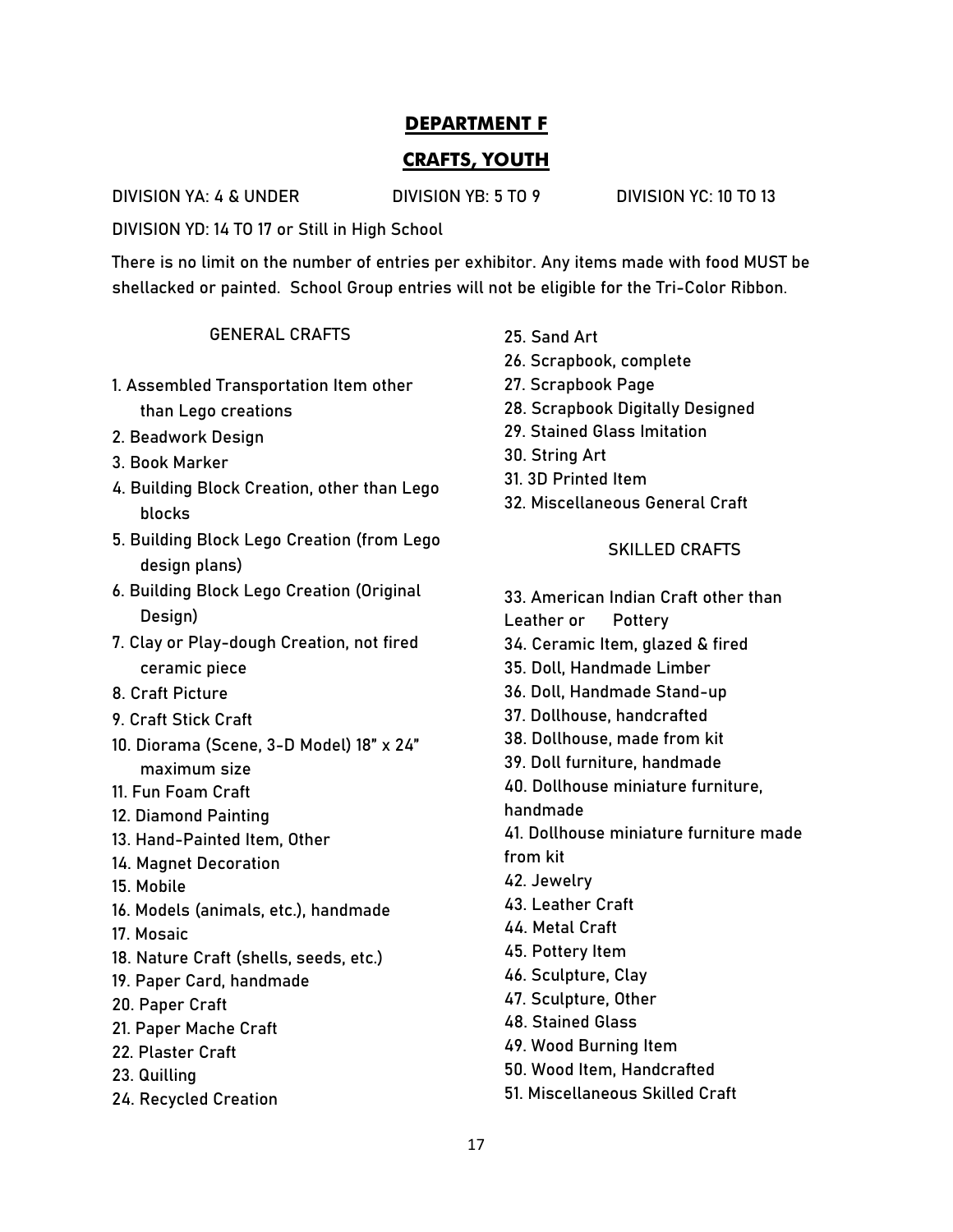# **CRAFTS, YOUTH**

#### **DIVISION YG: YOUTH GROUP**

**There is no limit on the number of entries per exhibitor. Any items made with food MUST be shellacked or painted. School Group entries will not be eligible for the Tri-Color Ribbon.**

#### **GROUP CRAFTS**

Not eligible for Tri-Color Awards Any Award & Premium is shared by members of the group.

- 1. Group Craft
- 2. Group Diorama
- 3. Group Scrapbook
- 4. Group Miscellaneous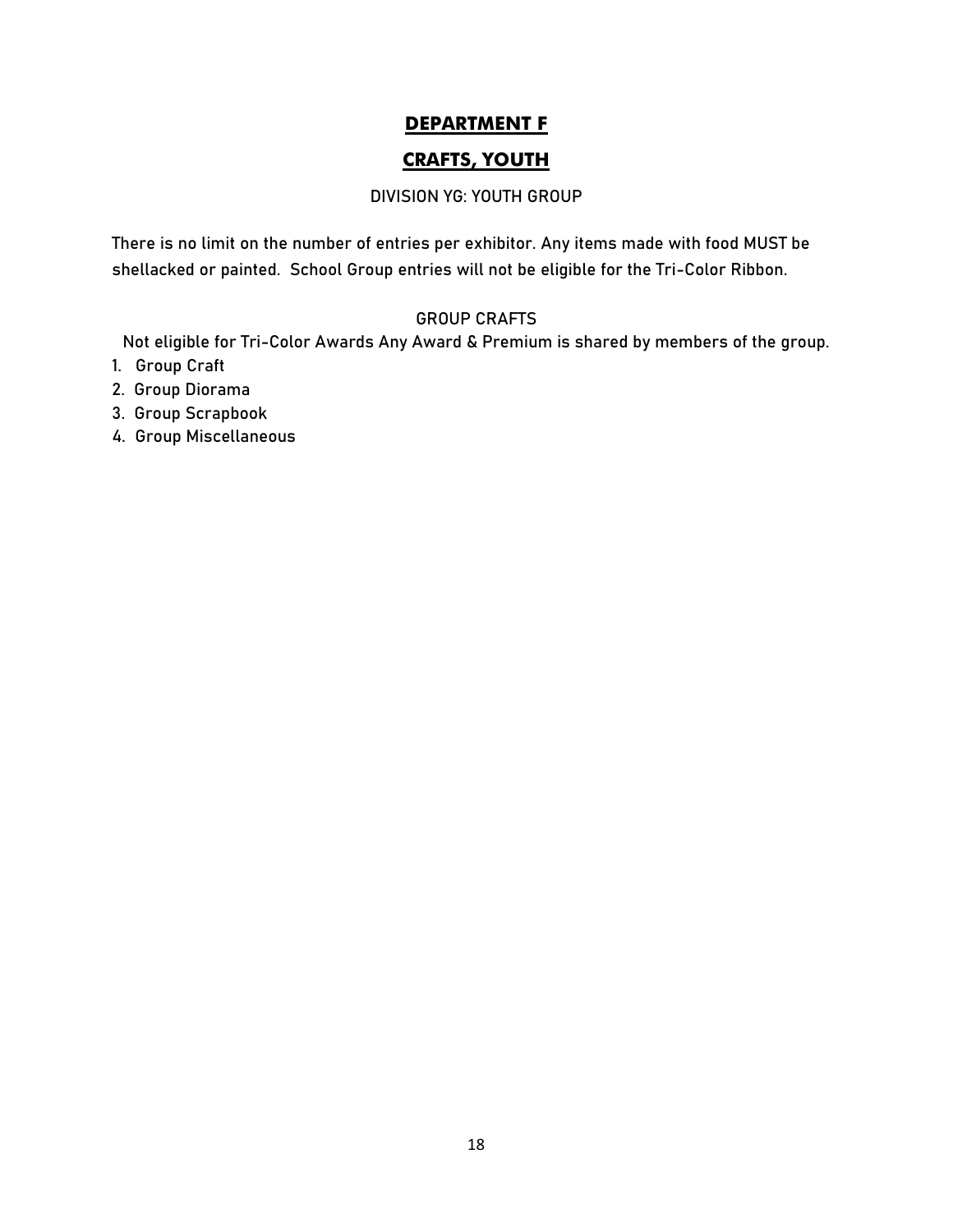# **DEPARTMENT G ART GUIDELINES FOR ART**

- 1. All entries MUST be the work of the exhibitor.
- 2. Entries MUST be framed and hung by wires no saw tooth Hangers. Please leave slack in wire on back of entry to allow for easier hanging.
- 3. Wood or plastic frames are preferred.
- 4. You **MUST REMOVE ALL GLASS** from the frame prior to exhibiting the art to prevent possibility of breakage. No entries will be permitted if glass is left in the frame. This is for the safety of all our patrons, volunteers, and exhibitors at the East Texas State Fair.
- 5. Art will not be accepted on paper, poster board, or cardboard UNLESS it is framed and wired for hanging.
- 6. Art size restrictions MUST BE ADHERED TO. **Artwork should be no larger than 28"x40" including frame for ADULTS. Artwork should be no larger than 16"X20" including frame for YOUTH.**
- 7. Copies of non-original photographs or of other artists' paintings will be in the "Reproduction Class" ONLY.
- 8. Work done from photographs taken by the artist, friends, or family may be entered as original work.
- 9. All paintings and drawings must have been completed within the last **two** years.
- 10. No personal names may appear on the front side of the art.

**NO GLASS ALLOWED IN FRAME**

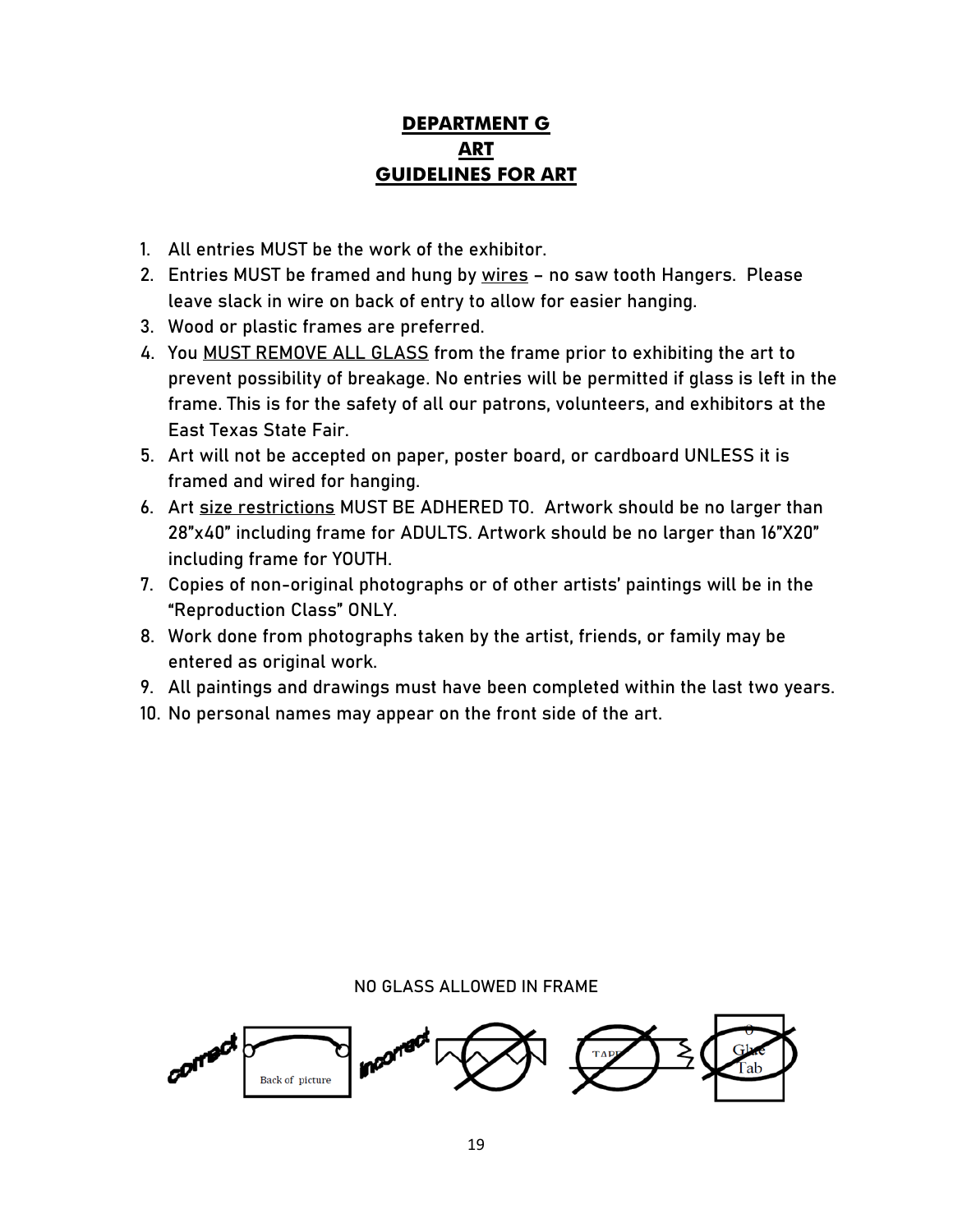# **ART, ADULT**

#### **READ ALL RULES LISTED IN THE GUIDELINES FOR ART BEFORE ENTERING!**

**DIVISION AB: ADULT 18+ BEGINNER (3 yrs or less)**

**DIVISION AI: ADULT 18+ INTERMEDIATE (4 to 8 yrs)**

**DIVISION AE: ADULT 18+ EXPERIENCED (more than 8 yrs)**

**DIVISION AS: ADULT 18+ TEACHERS/PROFESSIONALS**

#### **ACRYLIC/OIL**

- 1. Land/Seascape
- 2. Structure/ Architecture
- 3. Illustration/ Fantasy
- 4. Portraits/People
- 5. Animals & Wildlife
- 6. Still Life & Floral
- 7. Abstract

#### **INK/MARKER**

- 8. Land/Seascape
- 9. Structure/ Architecture
- 10. Illustration/ Fantasy
- 11. Portraits/People
- 12. Animals & Wildlife
- 13. Still Life & Floral
- 14. Abstract

#### **MIXED MEDIA**

- 15. Land/Seascape
- 16. Structure/ Architecture
- 17. Illustration/ Fantasy
- 18. Portraits/People 19. Animals & Wildlife
- 20. Still Life & Floral
- 21. Abstract

#### **PASTEL/CHARCOAL**

- 22. Land/Seascape
- 23. Structure / **Architecture**
- 24. Illustration/ Fantasy
- 25. Portraits/People
- 26. Animals & Wildlife
- 27. Still Life & Floral
- 28. Abstract

**PENCIL (GRAPHITE)/COLORED PENCIL**

- 29. Land/Seascape
- 30. Structure/ Architecture
- 31. Illustration/ Fantasy
- 32. Portraits/People
- 33. Animals & Wildlife
- 34. Still Life & Floral
- 35. Abstract

#### **WATERCOLOR**

- 36. Land/Seascape
- 37. Structure/ Architecture
- 38. Illustration/ Fantasy
- 39. Portraits/People
- 40. Animals & Wildlife
- 41. Still Life & Floral
- 42. Abstract

#### **SPECIALTY**

- 43. Graphic/Technolog y- Art created on a computer
- 44. Collage
- 45. Calligraphy
- 46. Reproduction of Original Works (identify the original art and artist)
- 47. Tempera Paint
- 48. Tole Painting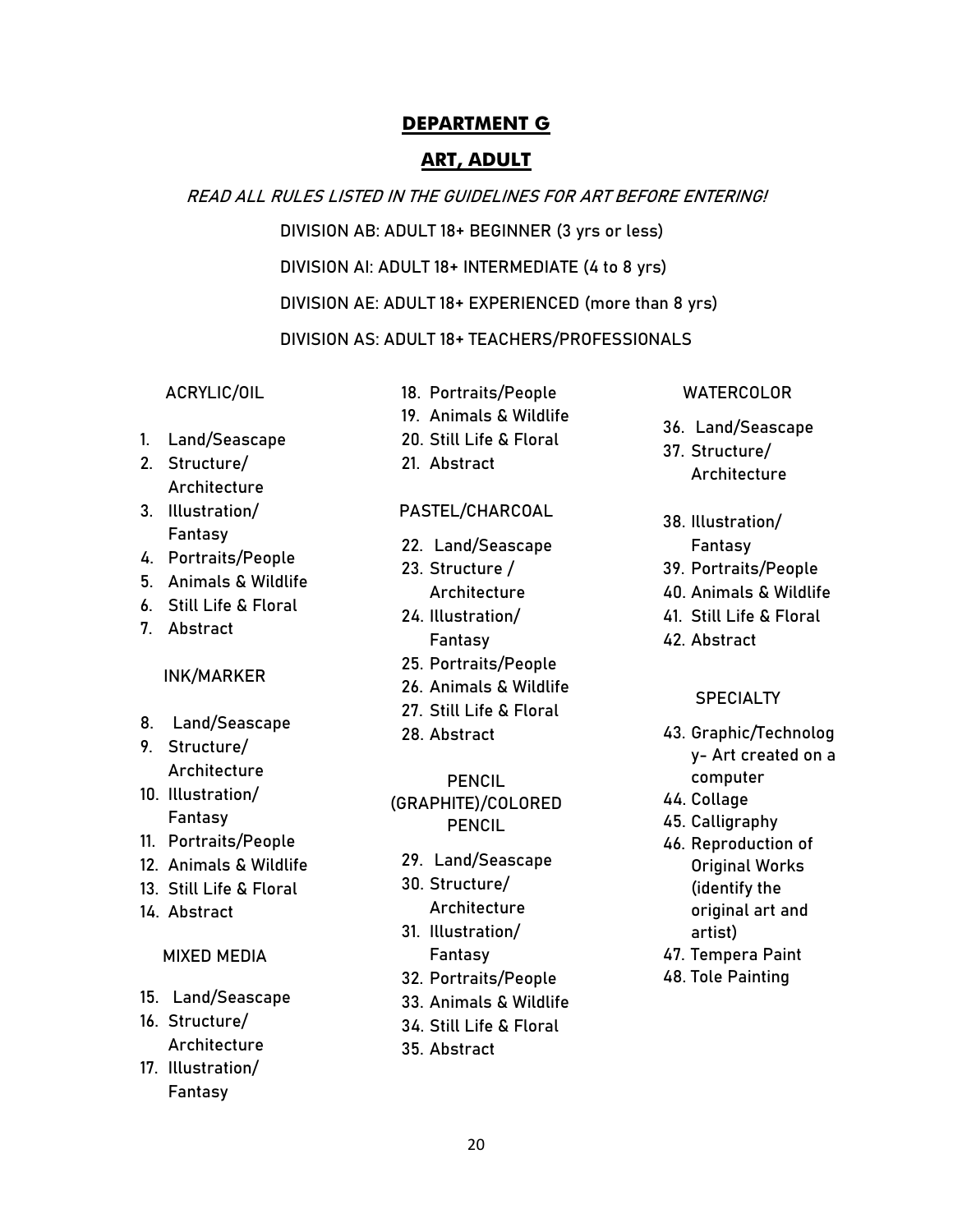# **ART, YOUTH**

#### **READ ALL RULES LISTED IN THE GUIDELINES FOR ART BEFORE ENTERING!**

**DIVISION YA: YOUTH 4 & UNDER DIVISION YB: YOUTH 5 TO 9 DIVISION YG: YOUTH GROUP**

**DIVISION YC: YOUTH 10 TO 13 YEARS OLD DIVISION YD: 14 TO 17 or Still in High School**

**PASTEL/CHARCOAL**

#### **ACRYLIC/OIL**

- 1. Landscape/Seascape
- 2. Structure/Architecture
- 3. Illustration/Fantasy
- 4. Portraits/People
- 5. Animals & Wildlife
- 6. Still Life & Floral
- 7. Abstract

#### **INK/MARKER**

- 8. Landscape/Seascape
- 9. Structure/Architecture
- 10. Illustration/Fantasy
- 11. Portraits/People
- 12. Animals & Wildlife
- 13. Still Life & Floral
- 14. Abstract

#### **MIXED MEDIA**

- 15. Landscape/Seascape
- 16. Structure/Architecture
- 17. Illustration/Fantasy
- 18. Portraits/People
- 19. Animals & Wildlife
- 20. Still Life & Floral
- 21. Abstract
- 22. Landscape/Seascape
- 23. Structure/Architecture
- 24. Illustration/Fantasy
- 25. Portraits/People
- 26. Animals & Wildlife
- 27. Still Life & Floral
- 28. Abstract

**PENCIL (GRAPHITE)/COLORED PENCIL**

- 29. Landscape/Seascape
- 30. Structure/Architecture
- 31. Illustration/Fantasy
- 32. Portraits/People
- 33. Animals & Wildlife
- 34. Still Life & Floral
- 35. Abstract

#### **CRAYON**

- 36. Landscape/Seascape
- 37. Structure/Architecture
- 38. Illustration/Fantasy
- 39. Portraits/People
- 40. Animals & Wildlife
- 41. Still Life & Floral
- 42. Abstract

**WATERCOLOR**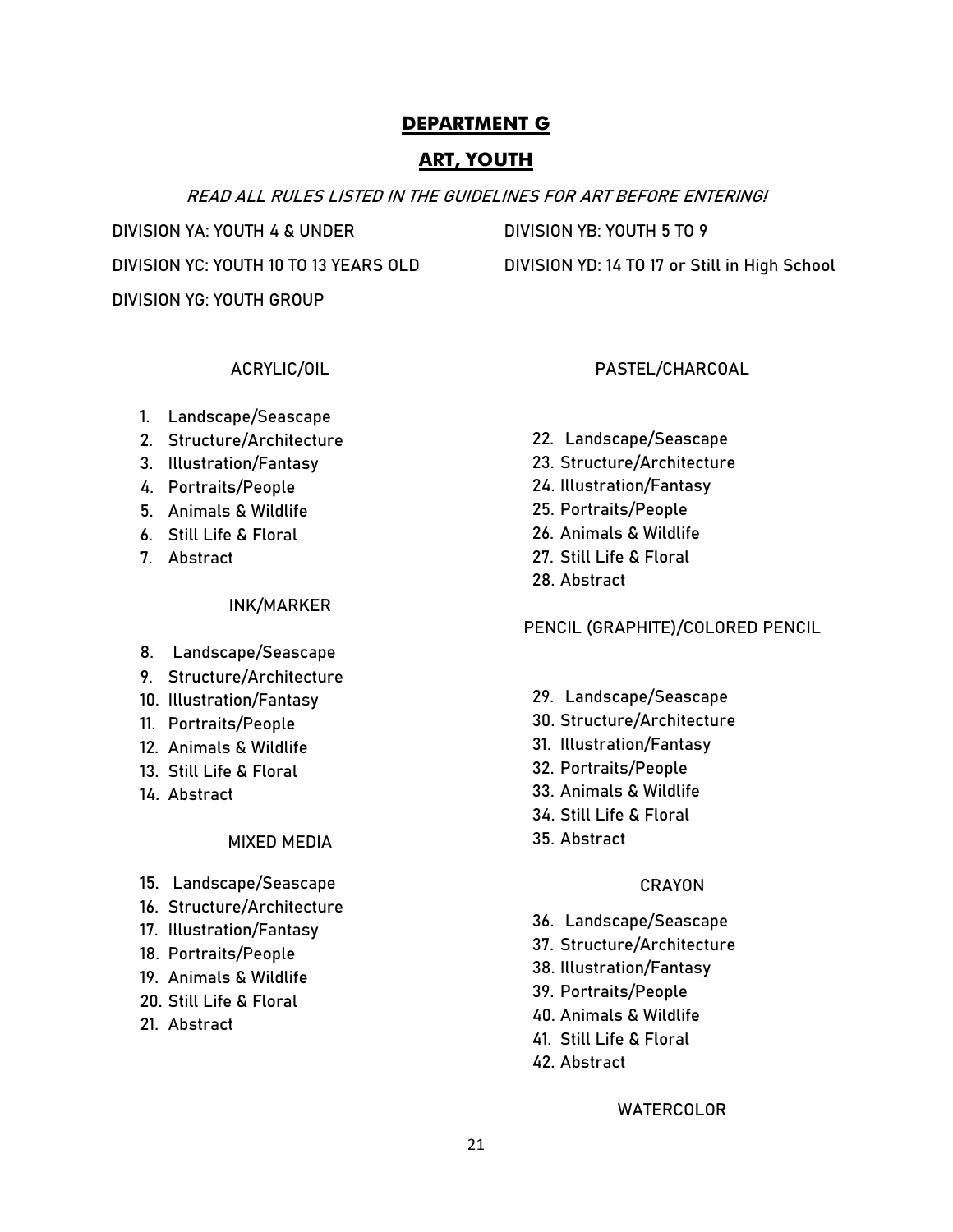- 43. Landscape/Seascape
- 44. Structure/Architecture
- 45. Illustration/Fantasy
- 46. Portraits/People
- 47. Animals & Wildlife
- 48. Still Life & Floral
- 49. Abstract
- 50. Graphic/Technology- Art created on a computer
- 51. Collage
- 52. Calligraphy
- 53. Copies of Original Works (identify the original art and artist)
- 54. Illustration, any other medium (Illustration of a scene in a book or event – must have label to identify the scene or event.
- 55. Non-original Design (Paint-by-Number, Coloring Page, etc.)
- 56. Rolled Art
- 57. Scratch Art
- 58. Tempera Paint

# **SPECIALTY**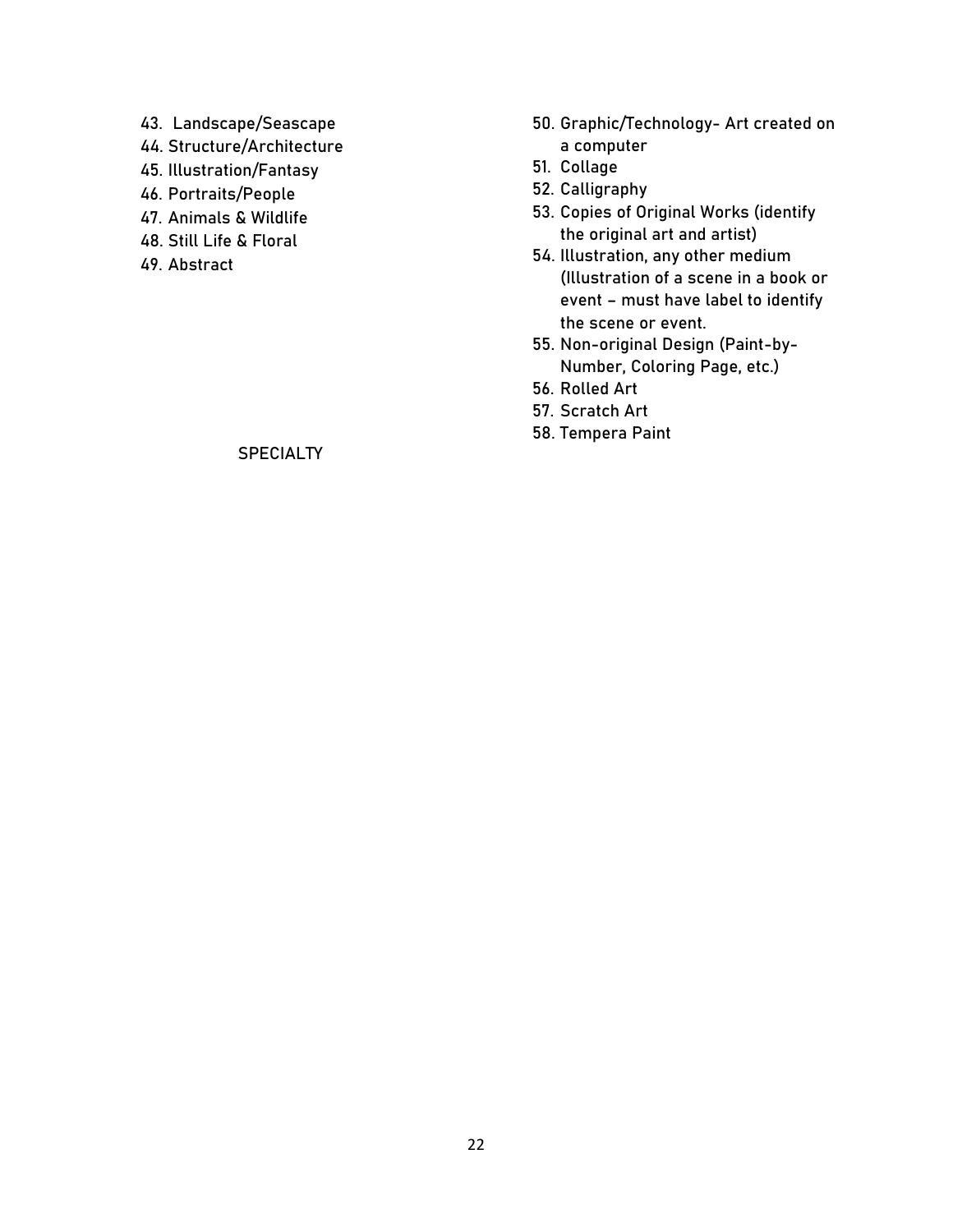# **QUILTS, ADULT**

**DIVISION AB: ADULT 18+ BEGINNER (3 yrs or less)**

#### **DIVISION AE: ADULT 18+ INTERMEDIATE (4 or more yrs)**

Quilts should not be soiled or smell of smoke. Baby articles must be submitted to Division U – Infants & Toddlers. Holiday Quilts must be submitted to Division C – Christmas and Holiday Corner. Group quilts are not eligible for Tri-Color Awards and any premium or award is shared by the members. The following special awards will be selected from all quilts entered in the Adult Section: "prettiest", "Best Use of Color", "Best Hand Piecing" and "Best Hand Quilting".

#### **CONSTRUCTION OF QUILTS**

- 1. Appliqué, hand pieced
- 2. Appliqué, machine pieced
- 3. Appliqué, combined hand/ machine pieced
- 4. Patchwork, hand pieced
- 5. Patchwork, machine pieced
- 6. Patchwork, combined hand/machine pieced
- 7. Patchwork/Appliqué, hand pieced
- 8. Patchwork/Appliqué, machine
- 9. Patchwork/Appliqué, both hand/machine
- 10. Quilt from Kit, hand pieced
- 11. Quilt from Kit, machine pieced
- 12. Quilt from Kit, hand/machine
- 13. Novelty Quilt Yo Yo
- 14. Novelty Quilt Cathedral Window
- 15. Novelty Quilt Candle wicking
- 16. Novelty Quilt Embroidery
- 17. Novelty Quilt Cross Stitch
- 18. Novelty Quilt Stencil
- 19. Novelty Quilt Printed Design
- 20. Miscellaneous Novelty
- 21. Tied Quilt, no quilting
- 22. Lap Quilt or Throw, hand pieced
- 23. Lap Quilt or Throw, machine
- 24. Lap Quilt or Throw, hand/machine
- 25. Pairs and Sets, 3 or less, hand pieced
- 26. Pairs and Sets, machine pieced
- 27. Pairs and Sets, hand/machine
- 28. Appliqué, hand quilting
- 29. Appliqué, machine quilted
- 30. Appliqué, combined hand and machine quilted

**QUILTING OF QUILTS**

- 31. Patchwork, hand quilted
- 32. Patchwork, machine quilted
- 33. Patchwork, combined hand/machine quilted
- 34. Patchwork/Appliqué, hand quilted
- 35. Patchwork/Appliqué, machine quilted
- 36. Patchwork/Appliqué, both hand/machine quilted
- 37. Quilt from Kit, hand quilted
- 38. Quilt from Kit, machine quilted
- 39. Quilt from Kit, hand & machine
- 40. Novelty hand quilted
- 41. Novelty, machine quilted
- 42. Novelty, hand & machine
- 43. Lap Quilt or Throw, hand quilted
- 44. Lap Quilt or Throw, machine quilted
- 45. Lap Quilt or Throw, hand/machine quilted
- 46. Pairs and Sets, 3 or less, hand quilted
- 47. Pairs and Sets, machine quilted
- 48. Pairs and Sets, both hand/machine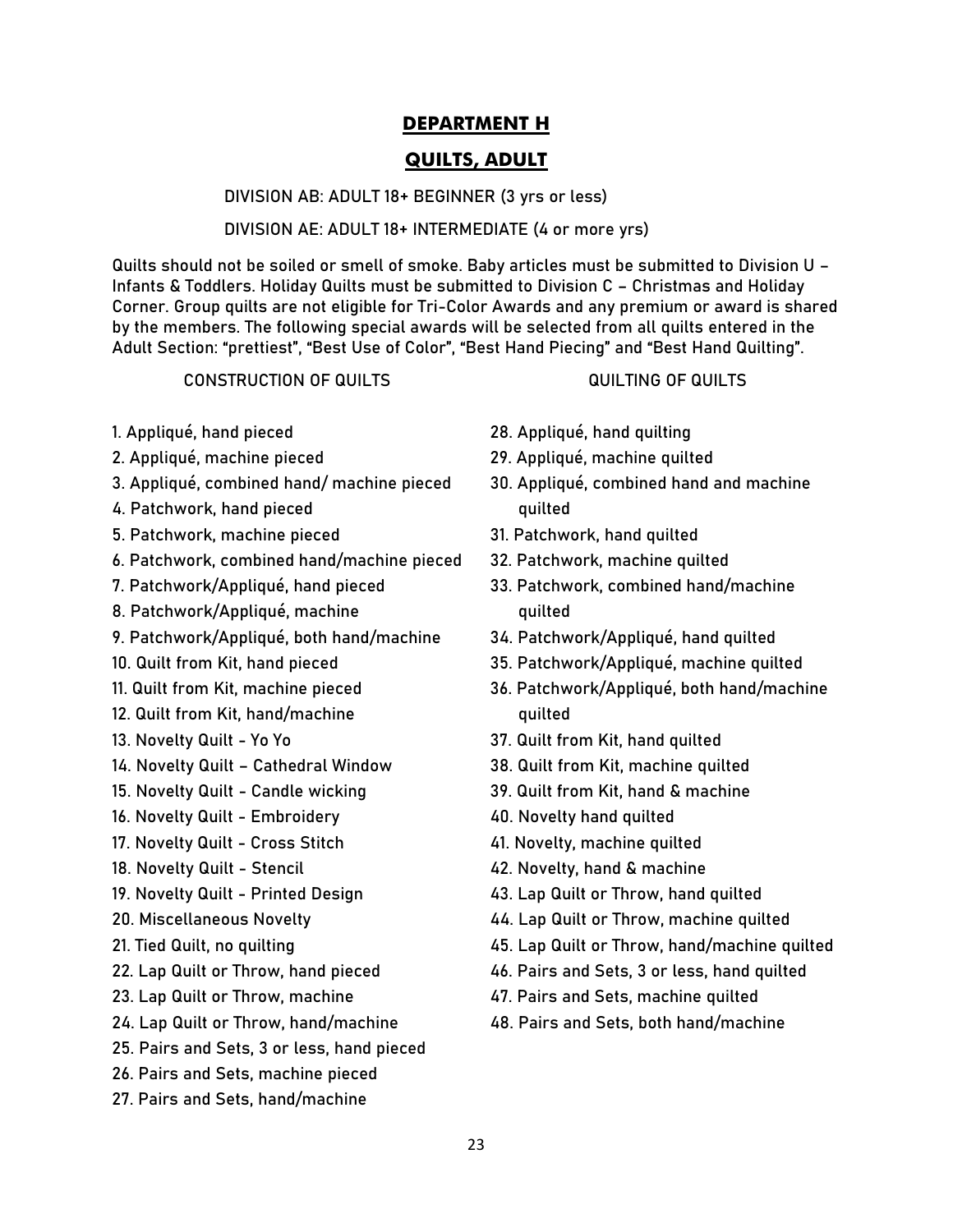# **QUILTS, ADULT**

**DIVISION AG: ADULT GROUP**

#### **GROUP CONSTRUCTION OF QUILTS**

- 49. Group Appliqué hand pieced
- 50. Group Appliqué machine pieced
- 51. Group Appliqué hand/machine pieced
- 52. Group Patchwork hand pieced
- 53. Group Patchwork machine pieced
- 54. Group Patchwork hand/machine pieced
- 55. Group Patchwork/Appliqué hand pieced
- 56. Group Patchwork/Appliqué machine pieced
- 57. Group Patchwork/Appliqué hand & machine pieced
- 58. Group Novelty Quilt, any style

#### **GROUP QUILTING OF QUILTS**

- 59. Group Appliqué hand quilted
- 60. Group Appliqué machine quilted
- 61. Group Appliqué hand & machine quilted
- 62. Group Patchwork hand quilted
- 63. Group Patchwork machine quilted
- 64. Group Patchwork hand & machine quilted
- 65. Group Patchwork/Appliqué hand quilted
- 66. Group Patchwork/Appliqué machine quilted
- 67. Group Patchwork/Appliqué hand & machine quilted
- 68. Group Novelty Quilt, any style

# **DEPARTMENT H QUILTS, YOUTH**

**DIVISION YG: YOUTH GROUP**

**DIVISION YE: 13 & UNDER DIVISION YD: 14 TO 17 or Still in Highschool**

#### **INDIVIDUAL WORK**

- 1. Applique Quilt
- 2. Patchwork Quilt
- 3. Quilts from Kits
- 4. Printed Design Quilt
- 5. Novelty Design Quilt
- 6. Tied Quilt
- 7. Lap or Throw Quilt

#### **GROUP QUILTS**

- 8. Applique Quilt
- 9. Patchwork Quilt
- 10. Quilt from Kit
- 11. Novelty or Other Quilt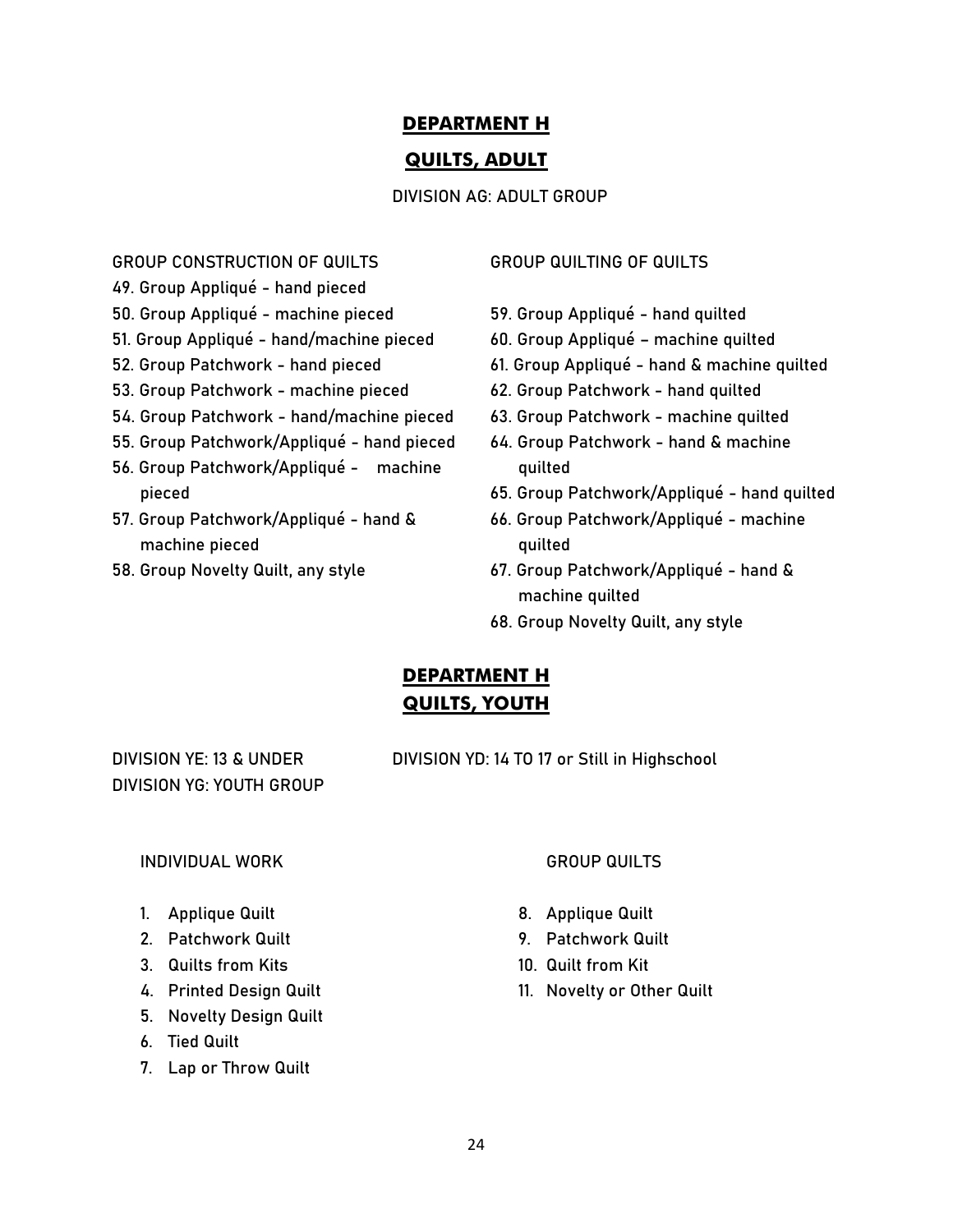# **DECORATIVE ACCESSORIES**

#### **DIVISION A: ADULT 18+ DIVISION YE: 13 & UNDER**

**DIVISION YD: 14 TO 17 or Still in Highschool**

No Holiday items or Infant, toddler Items, or crochet or knit items in this Division. Any quilt must be prepared as a wall hanging and will be judged overall as a wall hanging and not specifically on quilting skills and techniques.

#### **BED & BATH**

- 1. Pillows, handmade
- 2. Pillow Cover or Pillow Sham, removable
- 3. Pillow Cases
- 4. Bed Throw, other than crocheted, knit, or quilted
- 5. Coverlet, any style
- 6. Bedspreads, any style
- 7. Towels
- 8. Vanity Decorations
- 9. Matching Complete Bed Ensembles
- 10. Bath Accessories (cups, holders, etc.)

#### **FLORAL & WREATHS**

- 11. Floral Arrangement, Small
- 12. Floral Arrangement, Large
- 13. Wreath

#### **RUGS & MATS**

- 14. Braided rug or Mat
- 15. Latch hook, original or kit
- 16. Painted rug or mat
- 17. Miscellaneous Rug or Mat (Woven Rugs go to Division D – Textiles)

#### **OTHER DECORATIVE ITEMS**

- 18. Decorated Picture Frames
- 19. Mirrors
- 20. Covered Boxes
- 21. Decorated Windows
- 22. Novelty Kitchen Items
- 23. Basket, hand-decorated
- 24. Pin Cushion, handmade or Decorated
- 25. Wall Decoration other than holiday
- 26. Wooden Holders and Accessories
- 27. Decorative Wall Hanging, other than Holiday
- 28. Chair Cushions
- 29. Tablecloths, Covers, or Runners
- 30. Miscellaneous Decorative Item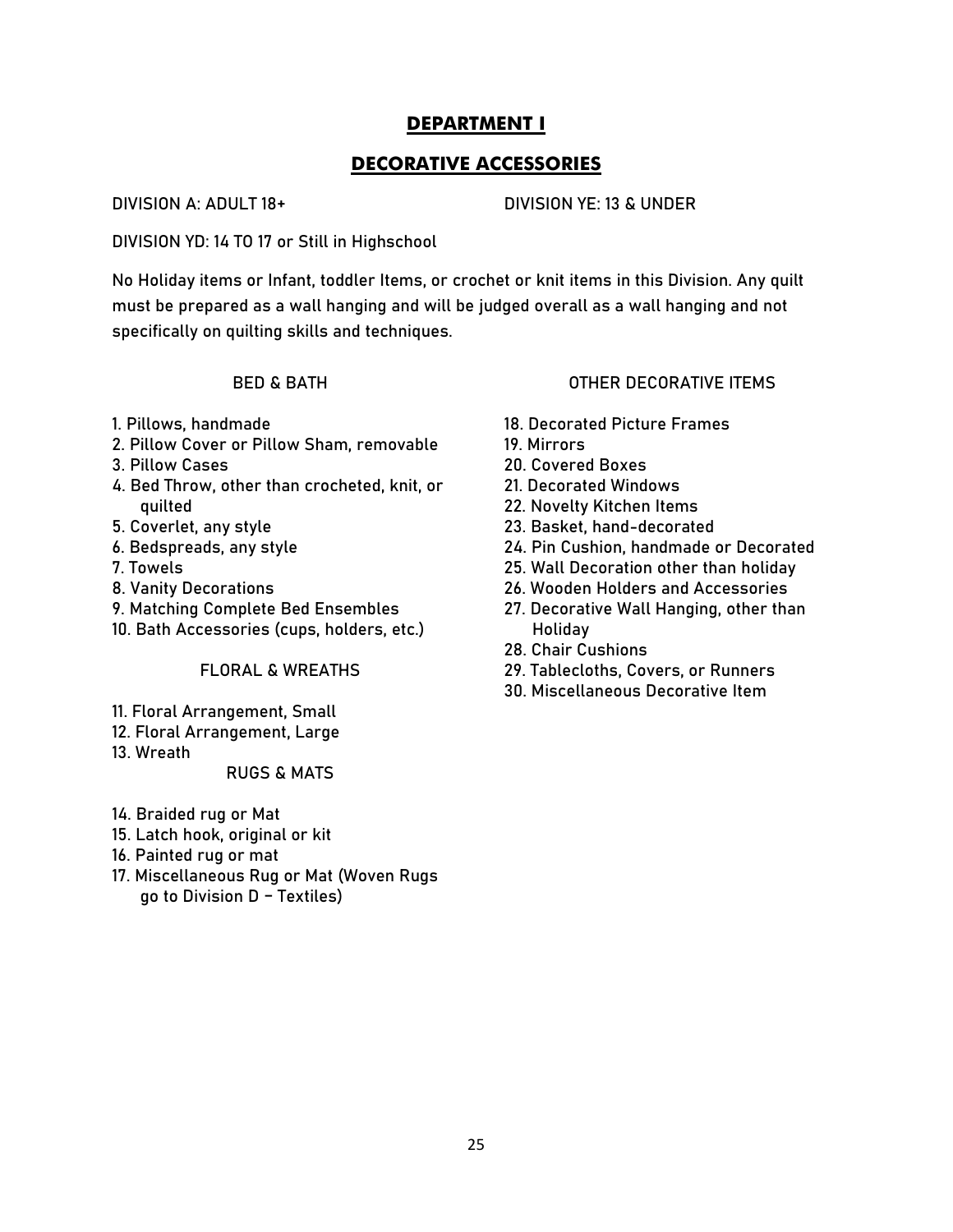# **DEPARTMENT L COLLECTIONS & HOBBIES**

## **DIVISION A: ADULT 18+**

A collection has 3 or more items. Entry **MUST** fit into an area that is 2 feet wide and 16 inches long and no item taller than 12 inches.

## **GENERAL COLLECTIONS**

- 1. Angels
- 2. Animals
- 3. Arrowheads
- 4. Banks
- 5. Bells
- 6. Bookmarks
- 7. Bottles
- 8. Boxes, Miscellaneous
- 9. Buckles
- 10. Buttons
- 11. Caps
- 12. Clocks and Watches
- 13. Clowns
- 14. Coffee Mugs
- 15. Cup & Saucer Sets
- 16. Cut or Colored Glass, other than **Bottles**
- 17. Die Cast Vehicles
- 18. Electronics
- 19. Handkerchiefs
- 20. Jewelry
- 21. Key Chains
- 22. Knives
- 23. Magnets
- 24. Matchbooks
- 25. Old Books
- 26. Paper Weights
- 27. Patriotic Items
- 28. Pitcher Creamer
- 29. Pitchers
- 30. Post Cards
- 31. Rock Collection
- 32. Salt & Pepper Shaker Sets
- 33. Shells
- 34. Spoons
- 35. Tea Pots
- 36. Thimbles
- 37. Toothpick Holders
- 38. Toys
- 39. Miscellaneous Collection

#### **COLLECTIBLES**

- 40. Celebrity Items or Memorabilia
- 41. Coin or Money Collection
- 42. Collectible Cards
- 43. Depression Glass
- 44. Dolls, small
- 45. Historical Items
- 46. Sports Memorabilia
- 47. Stamps
- 48. Vintage Items
- 49. Miscellaneous Collectible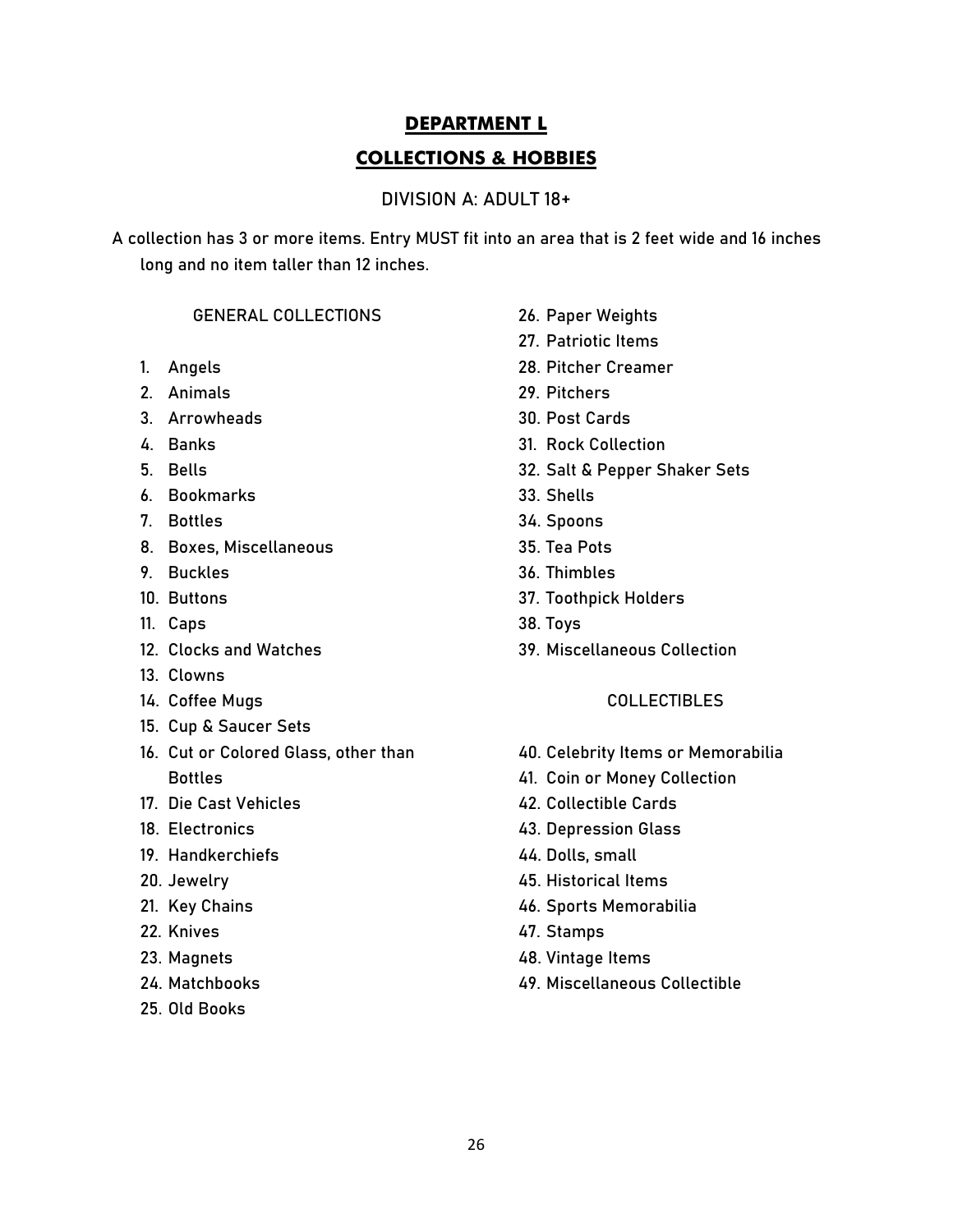# **COLLECTIONS & HOBBIES**

**DIVISION YE: 13 & UNDER DIVISION YD: 14 TO 17 or Still in Highschool**

\*It is recommended that items be contained in a shallow box or tray to keep all pieces

together. Large entries will be allowed on a case by case basis as space permits.

- 1. Accessory Items (Belt Buckles, Shoes, Jewelry, Handkerchiefs, Key Chains, etc.)
- 2. Animals, Wildlife, or Sea life Figurines or Models, not stuffed
- 3. Antique Toys
- 4. Awards (Ribbons, Medals, Pins, Patches)
- 5. Books (Story Books, Comic Books, etc.)
- 6. Bottles or Glassware
- 7. Bugs (Entomology)
- 8. Cards other than Sport Cards (Barbie, Post Cards, etc.)
- 9. Cars & Other Transportation Items
- 10. Character Toys (Action Figures, Promotional Characters, Disney, Pez Dispensers, etc.)

11. Clocks

- 12. Coin or Money Collection
- 13. Doll House Room or Furniture collection
- 14. Dolls, not stuffed (including clowns)
- 15. Figurines
- 16. Household Items (Magnets, Flowers, Cooking Utensils, Pencils, Paperweights, Pencil Sharpeners, etc.)
- 17. Nature Items (Seeds, Shells, etc.)
- 18. Occupational or Hobby Collection (Military Patches, Fishing Items, Rope Knots, etc.)
- 19. Puzzles
- 20. Rocks or Gem Stones
- 21. Specialty Toys (Marbles, Yo-Yos, etc.)
- 22. Sports Collections (Baseballs, Autographs, Sports Cards, Pennants, etc.)
- 23. Stamps
- 24. Stuffed or Bean Bag Toys (Beanie Babies, Care Bears, Bears, Dolls, Animals, etc.)
- 25. Miscellaneous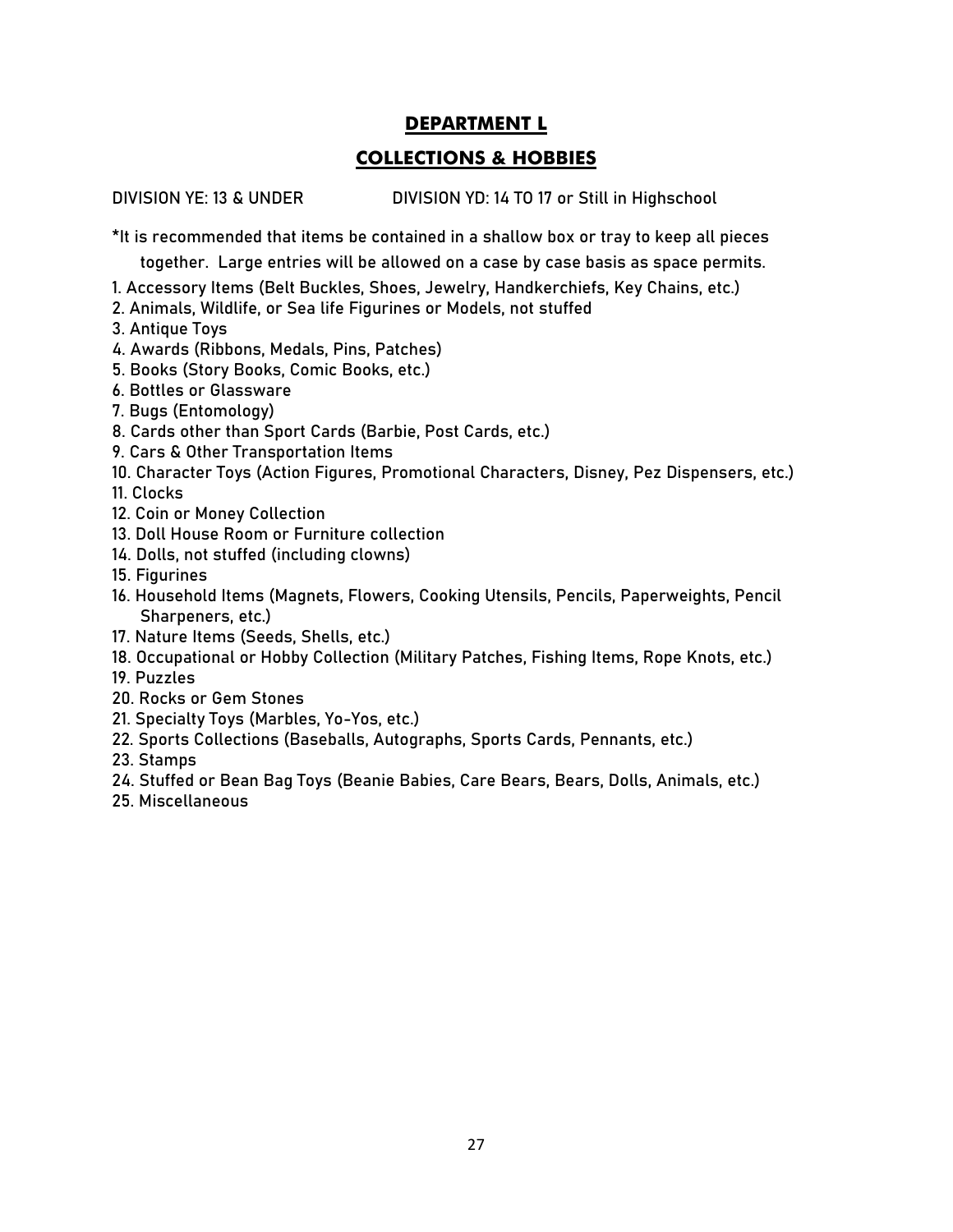# **DEPARTMENT N ANTIQUES**

#### **DIVISION A: ADULT 18+**

Items entered must be at least **50 years** old and owned by the exhibitor. Each entry must include a card giving the age of the item and other historical information. **Items previously entered in any East Texas State Fair will not be accepted.** Entries must be small enough to place on cabinet shelves. Larger items are accepted on a case by case basis as space allows. Space for items larger than 2 feet wide x 16 inches long x 12 inches tall is limited. Adult points apply to Crafts & Hobbies Premiere Exhibitor.

- 1. Art Glass
- 2. Baby Clothes
- 3. Baskets
- 4. Books
- 5. Bottles
- 6. Cameras
- 7. Cards
- 8. Carnival Glass
- 9. China
- 10. Clocks
- 11. Dolls
- 12. Eyeglasses
- 13. Fabric Items, Vintage
- 14. Figurines
- 15. Glassware (any except Carnival Glass and Milk Glass, such as cut glass,
- Depression Glass, etc.) 16. Handkerchiefs 17. Handwork, any material 18. Hats, Combs, Hair Accessories 19. Jars 20. Jewelry 21. Kitchen Ware 22. Leather Items 23. Mechanical Banks 24. Metal Article, any style; no Tin 25. Milk Glass 26. Money 27. Mugs (shaving, etc.) 28. Pen & Pencil Sets 29. Phonograph Records
- 30. Pictures
- 31. Pottery
- 32. Publications (magazines, newspapers, maps, etc.)
- 33. Purses
- 34. Quilt, any style
- 
- 36. Sewing Articles
- 
- 38. Souvenirs or Keepsakes
- 39. Tin Items
- 40. Tools
- 41. Toys
- 42. Watches
- 43. Wood Articles
- 44. Historical Items
- 45. Miscellaneous Antiques

#### **DEPARTMENT N**

#### **ANTIQUES**

**DIVISION Y: 17 & UNDER or Still in Highschool**

- 1. Books
- 2. Bottles
- 3. Dolls
- 4. Fabric Item
- 5. Figurine
- 6. Glass Item
- 7. Jewelry
- 8. Magazine, Newspaper
- 9. Money
- 10. Pictures
- 11. Toys
- 12. Miscellaneous Item
- -
	-
	-
	- 35. Radios
	-
	- 37. Smoking Items
	-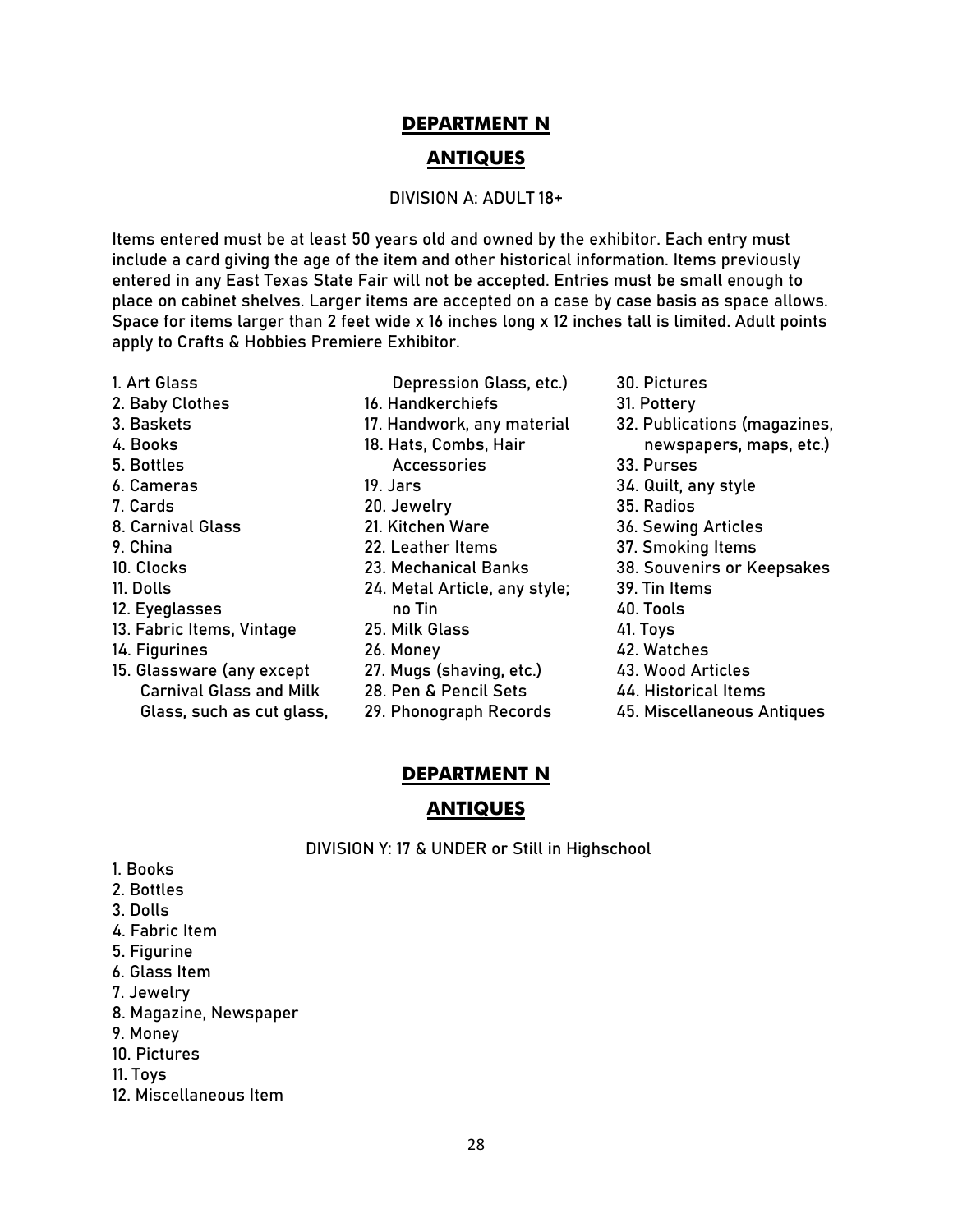# **THIS AND THAT**

**DIVISION A: ADULT 18+ DIVISION YE: 13 & UNDER** 

**DIVISION YD: 14 TO 17 or Still in Highschool DIVISION FG: FAMILY GROUP**

# **Family Groups**

- 1. Family Tree Presentation Family Tree which fits into a space no larger than 2 feet x 2 feet.
- 2. Family Coat of Arms Family creates a Coat of Arms or representation of existing Coat of Arms or Family Crest.
- 3. Family Game must be created by the family and all designs and game pieces created by the family.
- 4. Family Scrapbook The scrapbook should have been created cooperatively by family members.

**White Elephant Finds**

- 5. White Elephant item, 15 inches or smaller
- 6. White Elephant item, larger than 15 inches

# **Trash to Treasure**

- 7. Metal Detector find, 5 inches or smaller
- 8. Metal Detector find, larger than 5 inch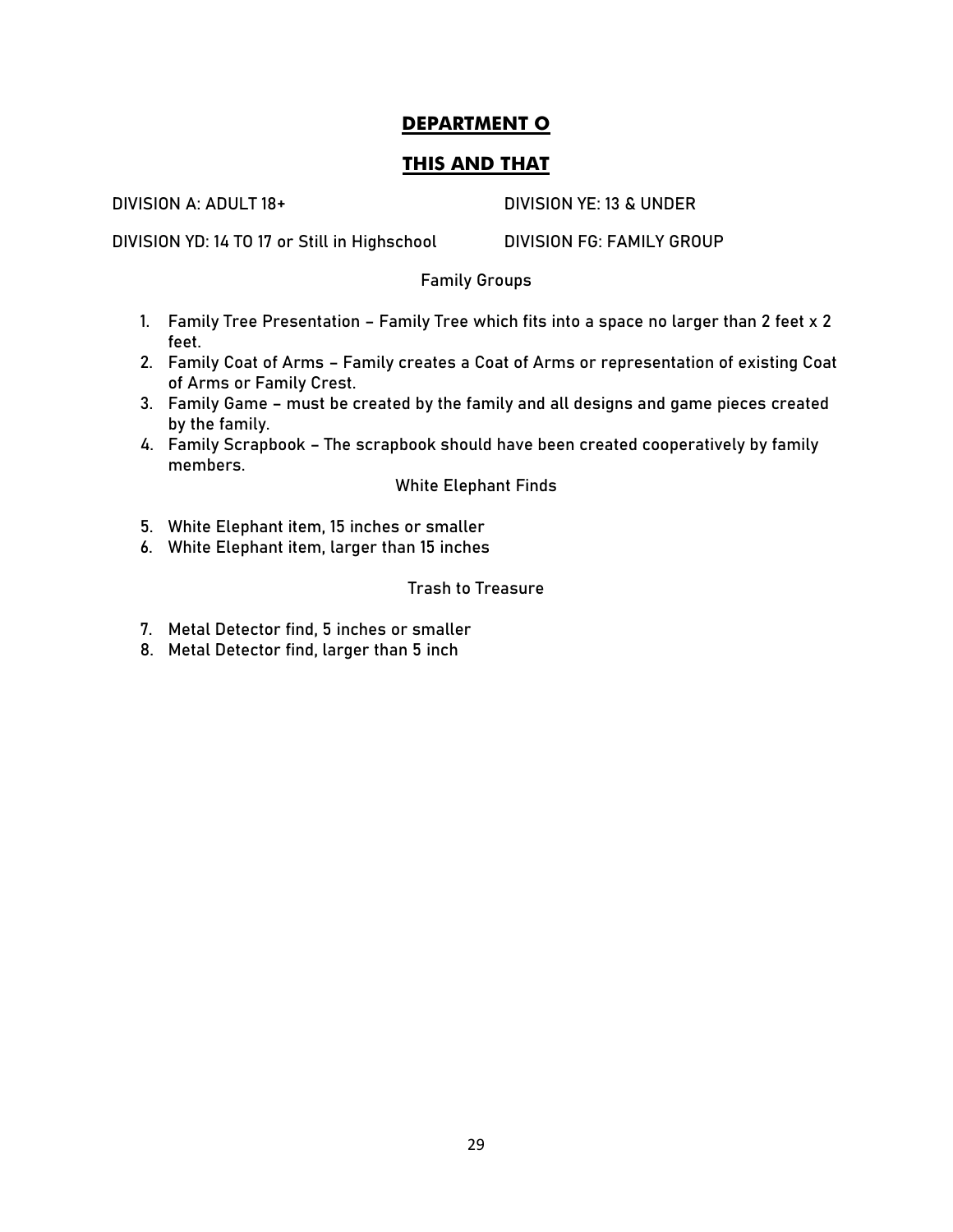# **CROCHET & TATTING**

**DIVISION AB: ADULT 18+ BEGINNER (3 yrs or less)**

**DIVISION AE: ADULT 18+ EXPERIENCED (more than 4 yrs)**

**DIVISION YE: 13 & UNDER**

**DIVISION YD: 14 TO 17 or Still in Highschool**

All holiday themed items should be entered in Department C and baby, infant, or toddler items should be entered in Department U.

**General**

- 1. Bag or Purse
- 2. Bedspread
- 3. Crochet Decorations (centerpieces, etc.)
- 4. Crochet Pillow
- 5. Crochet Trim on Pillowcases
- 6. Doily Set, 2 or more pieces
- 7. Doily
- 8. Dolls
- 9. Garment for Adult
- 10. Garment for Child
- 11. Hat, Scarf, or Set
- 12. Hot Mat or Pot Holder
- 13. Item from Coarse Thread
- 14. Item from Fine Thread
- 15. Lap Throw
- 16. Runner
- 17. Tablecloth
- 18. Toy, not a doll
- 19. Afghans, any design
- 20. Tatting
- 21. Miscellaneous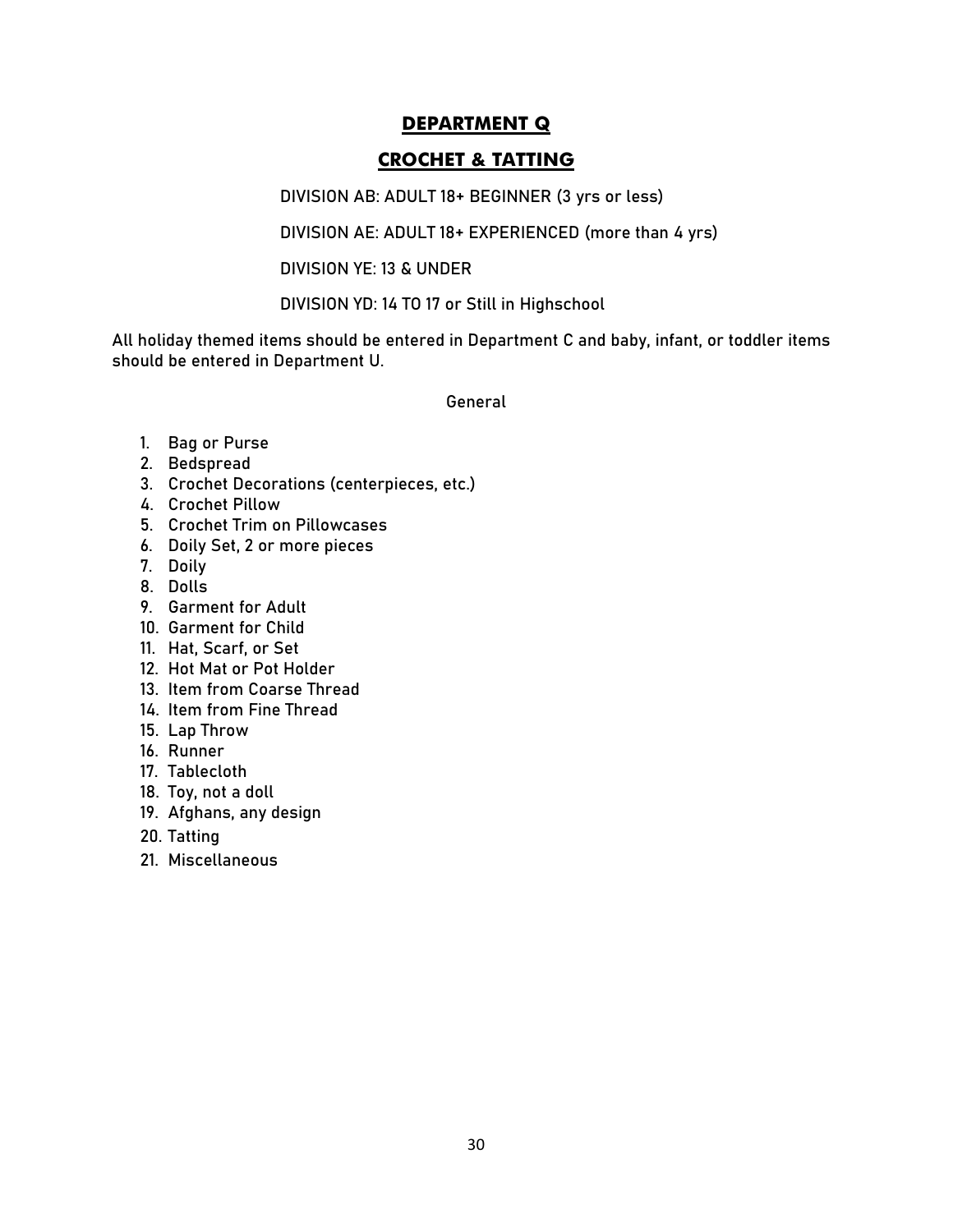# **DOLLS**

**DIVISION AB: ADULT 18+ BEGINNER (3 yrs or less)**

**DIVISION AE: ADULT 18+ EXPERIENCED (more than 4 yrs)**

**ADULT AS: TEACHER/PROFESSIONAL**

**DIVISION YE: 13 & UNDER**

**DIVISION YD: 14 TO 17 or Still in Highschool**

Clothing on Dolls is judged separately from doll and should be registered in one of the costume classes. Both doll and clothing will be assigned to their appropriate classes.

**Porcelain Dolls**

- 1. Baby Doll
- 2. Child Doll
- 3. Fashion Doll
- 4. Miniature Doll
- 5. Adult Doll
- 6. Celebrity, Fictional, or Historical Character Doll
- 7. Ethnic Doll
- 8. Fantasy or Unique, including Clowns
- 9. Doll Pairs

#### **Vinyl Reborning Dolls**

- 10. Baby Doll
- 11. Child Doll
- 12. Fashion Doll
- 13. Miniature Doll
- 14. Adult Doll
- 15. Celebrity, Fictional, or Historical Character Doll
- 16. Ethnic Doll
- 17. Fantasy or Unique, including Clowns
- 18. Doll Pairs

#### **Doll Costume**

- 19. Baby Clothing
- 20. Child's Clothing
- 21. Adult Fashion Clothing
- 22. Miniature Costume
- 23. Bridal Apparel
- 24. Celebrity, Fictional, or Historical Character Costume
- 25. Ethnic Costume
- 26. Fantasy or Unique Clothing

**Accessories**

- 27. Accessory made of Wood
- 28. Accessory made of Cloth
- 29. Doll Jewelry
- 30. Doll Quilts
- 31. Doll Hats
- 32. Parasols
- 33. Doll Shoes
- 34. Wigs made by Exhibitor
- 35. Miscellaneous Accessory

#### **Specialty**

- 36. Antique Porcelain Doll Reproduction
- 37. Antique Vinyl Reproduction
- 38. Complete Porcelain Restoration replacing parts, wigs, cleaning & making or refurbishing old clothes
- 39. Vinyl Doll Restoration
- 40. Articles decorated with Doll Heads, Faces, or Small Dolls
- 41. Miniature Settings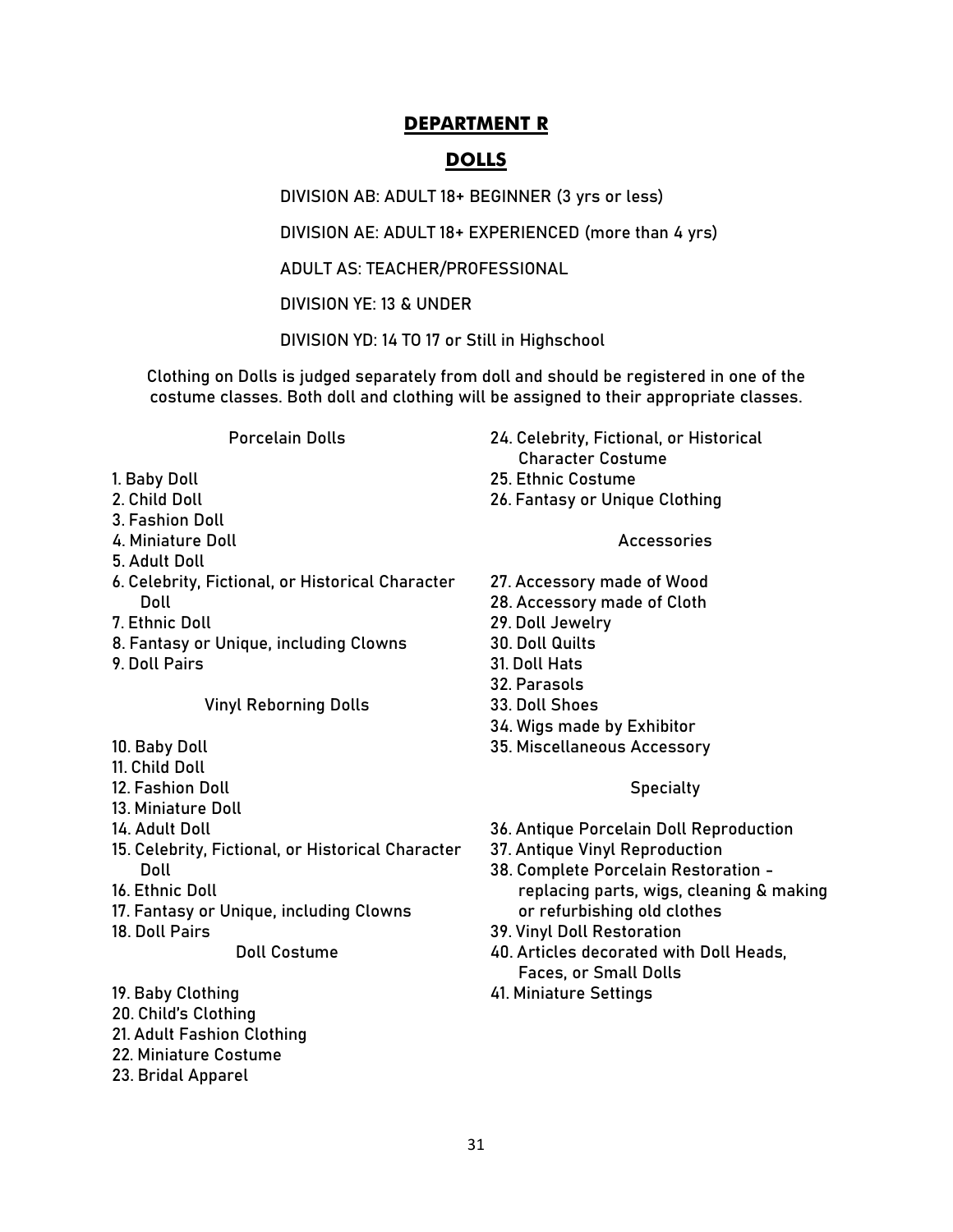# **KNITTING**

#### **DIVISION AB: ADULT 18+ BEGINNER (3 yrs or less)**

#### **DIVISION AE: ADULT 18+ EXPERIENCED (more than 4 yrs)**

All holiday themed items should be entered in Department C and baby, infant, or toddler items should be entered in Department U.

#### **Clothing**

1. Adult Pullover Sweater 2. Child's Pullover Sweater 3. Adult Vest 4. Adult Cardigan 5. Child's Cardigan 6. Adult Cable Sweater 7. Miscellaneous Knit Clothing Item

#### **Home Accents**

8. Afghan 9. Knit Home Accessory **Accessories**

- 10. House Shoes 11. Socks 12. Gloves or Mittens 13. Hats 14. Scarves 15. Shawls 16. Purses or Bags 17. Belts
- 18. Miscellaneous Knit Item other than above

# **DEPARTMENT S**

# **KNITTING**

**DIVISION YE: 13 & UNDER DIVISION YD: 14 TO 17 or Still in Highschool**

- 1. Sweater or Vest
- 2. Other miscellaneous garment
- 3. House Shoes
- 4. Socks, Gloves or Mittens
- 5. Hats
- 6. Scarves or Shawls
- 7. Purses or Bags
- 8. Belts
- 9. Miscellaneous Knitted Accessory Item
- 10. Afghan
- 11. Miscellaneous Knitted Home Décor Item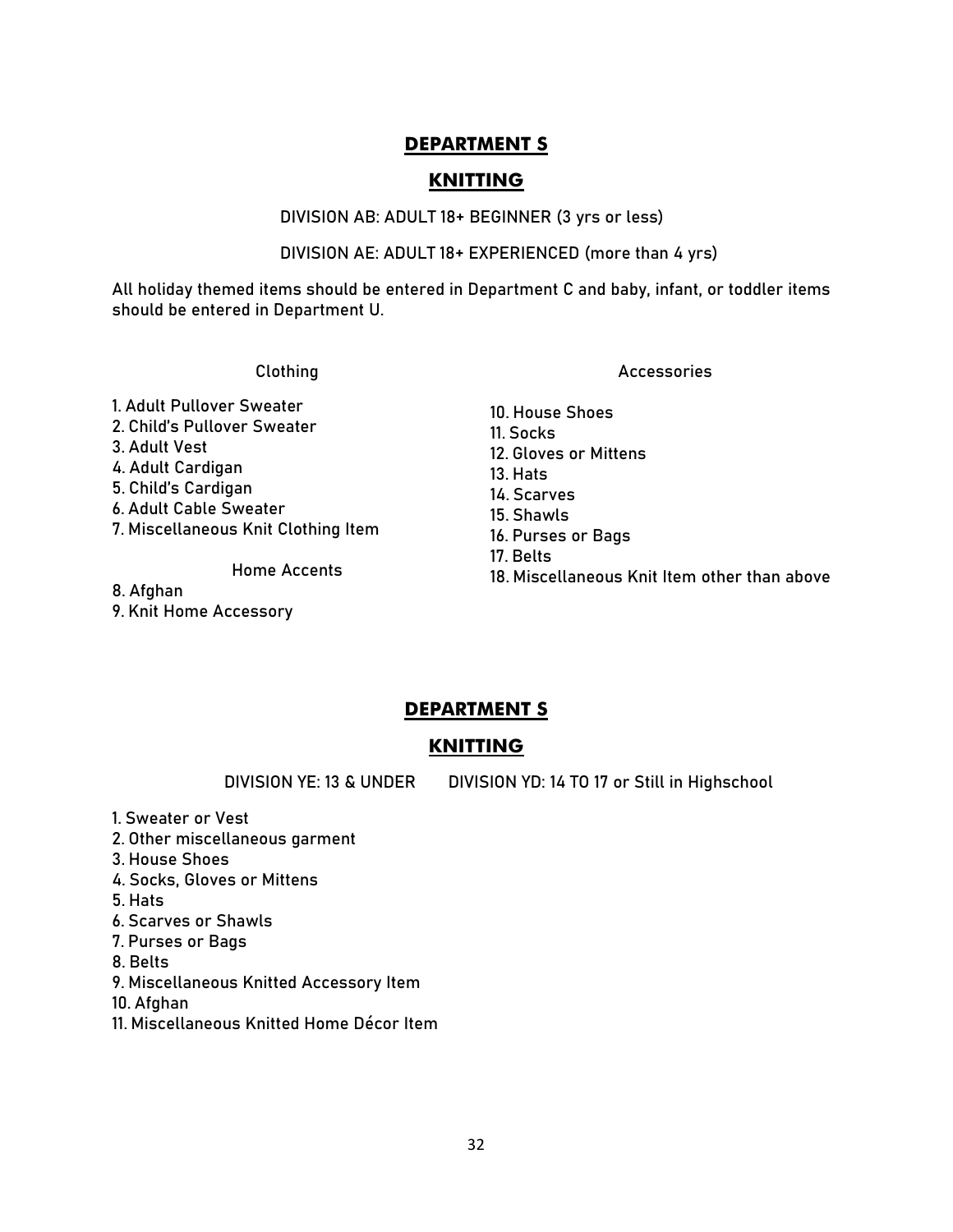# **INFANTS AND TODDLERS**

#### **DIVISION AB: ADULT 18+ BEGINNER (3 yrs or less)**

#### **DIVISION AE: ADULT 18+ EXPERIENCED (more than 4 yrs)**

#### **Baby Afghans**

- 1. Knit
- 2. Crochet

#### **Quilts**

- 3. Hand Quilted
- 4. Machine Quilted
- 5. Embroidered by Hand
- 6. Embroidered by Machine
- 7. Appliqué
- 8. Stencil
- 9. Tie-Tacked
- 10. Cross Stitch
- 11. Miscellaneous Quilts

#### **Crib & Bed Articles**

- 12. Crib Set, 2 or more pieces
- 13. Baby Pillowcase
- 14. Baby Blanket, Fabric
- 15. Baby Blanket, Other
- 16. Youth Bed Accessory
- 17. Miscellaneous Crib & Bed Items

#### **Clothing**

- 18. Baby Sweater, knitted or crocheted
- 19. Sweater Set, 2 or more pieces
- 20. Booties
- 21. Coat or Coat Set
- 22. Dressy outfit for boy or girl, crocheted or knitted
- 23. Dressy outfit for boy or girl, Fabric
- 24. Dressy outfit for boy or girl, Smocked
- 25. Shirt or Blouse
- 26. Rompers or pants set
- 27. Christening Set, 2 or more pieces
- 28. Christening Dress
- 29. Miscellaneous Clothing Item

#### **Accessories**

- 33. Hair Bows and Head Bands
- 31. Caps or hats
- 32. Decorated Clothing
- 33. Toys, handmade from fabric, no kits
- 34. Decorative Wall Hanging
- 35. Miscellaneous Accessory